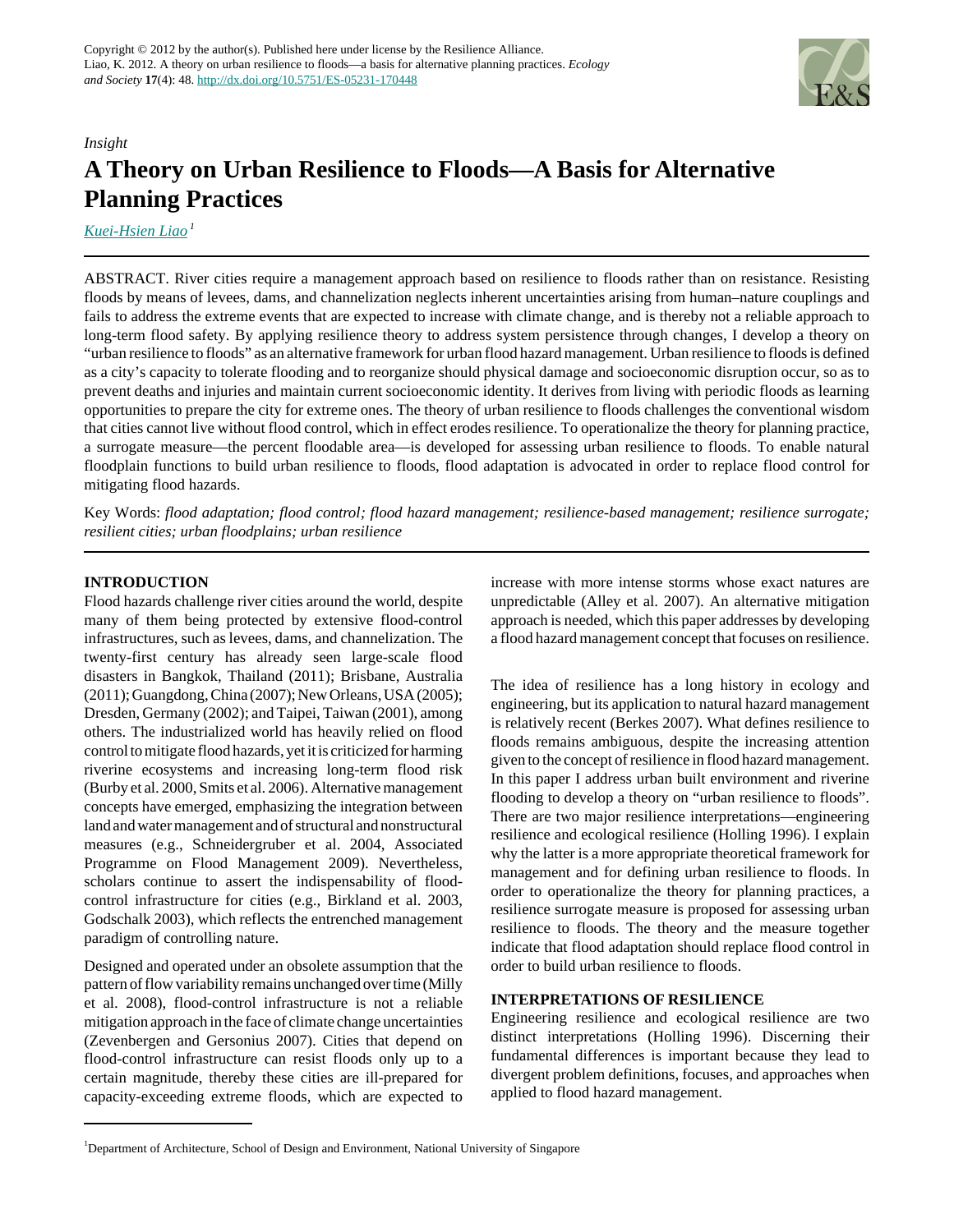#### **Engineering resilience and ecological resilience**

In engineering, resilience is concerned with disturbances that threaten the functional stability of engineering systems, which are often linked with low probabilities of failures or, in the case of failure, quick recovery to normal levels of functionality (Wang and Blackmore 2009). Such resilience depends on four properties: robustness, or the physical strength to withstand a disturbance without functional degradation; redundancy, or the extent to which system components are substitutable; resourcefulness, or the capacity to identify problems and mobilize needed resources; and rapidity, or the capacity to restore the system in a timely manner (Bruneau et al. 2003). This engineering resilience concept encompasses both resistance to and recovery from disturbances, although the measurement is focused exclusively on recovery—the faster the full functionality is restored, the greater the resilience (for example, Hashimoto et al. 1982, Hollnagel et al. 2008, Fig. 1). Engineering resilience thus emphasizes the ability to bounce back to the original condition when relaxed from stress (Wang and Blackmore 2009).

**Fig. 1**. A conceptual representation of engineering resilience, modified after Wang and Blackmore (2009). Resilience of a damaged system is measured by the time it takes (t1-t0 for Case A) for the system to recover to 100% of its previous functionality. The longer it takes, the less resilient the system is (Case B).



In ecology, Holling (1973) introduces the term resilience to describe observed ecosystem dynamics. It challenges the conventional ecological paradigm of equilibrium that assumes a predetermined stable state for every ecosystem, to which it eventually returns after a disturbance. Empirical studies show that some ecosystems never stabilize due to frequent disturbances. Multi-equilibria also exist when the ecosystem stabilizes after a disturbance but in a different state. It means the ecosystem is characterized by a different set of structures

and processes, and returning to the previous ecosystem is extremely difficult if not impossible (Holling 1973, Scheffer et al. 2001). Building on the alternative paradigm of multiequilibria/nonequilibrium, Holling (1973) defines resilience as the system's ability to absorb disturbances and still persist. This ecological resilience concept focuses on persistence, or remaining within the same regime defined by the same processes, structures, feedbacks, and identity (Walker et al. 2004). Because systems do not operate near equilibrium, resilience is associated with the change the system can tolerate and the ability to reorganize or renew (Carpenter et al. 2001). It is measured by the magnitude of the disturbance the system can undergo before shifting to a different regime (Gunderson and Holling 2002).

In addressing different types of systems, several disparities exist between engineering and ecological resilience (Table 1). They derive mainly from the different assumptions of system dynamics regarding the number of possible regimes (Holling 1996, Fig. 2). The assumption behind engineering resilience, which is about maintaining the optimal state of functionality, is congruent with the ecological paradigm of equilibrium. presuming only one regime with an idealized stable state as the norm. The paradigmatic divergence reflects different perceptions towards normalcy. In the engineering resilience concept any change from the optimal state is deviant, while in the ecological resilience concept any fluctuation within the regime is normal because systems are inherently dynamic (Holling 1973).

Essentially, engineering resilience is the ability to maintain stability—remaining unchanged in system state or having minimum fluctuation; whereas ecological resilience is the ability to survive, regardless of the state. They are two different, even contradictory, system properties. Systems with high engineering resilience may have low ecological resilience; low engineering resilience may introduce high ecological resilience (Holling 1973, 1996).

#### **Community resilience to natural hazards**

The two resilience concepts receive increasing attention in hybrid systems, such as social–ecological systems (e.g., Berkes and Folke 1998) and socio-technical systems (e.g., Hollnagel et al. 2008). In natural hazard management, which deals with the interaction between humans and environmental fluctuations (Mileti 1999), engineering resilience prevails in current definitions of community resilience. Few authors define it without implying an optimal reference state, and it is frequently viewed as the capacity to withstand and recover quickly from disasters (Table 2). For example, Birkland and Waterman (2009) propose three features of community resilience—damage prevention, speedy recovery, and preservation of community functionality—arguing that the more stresses the community can bear to preserve functionality, the faster the recovery is.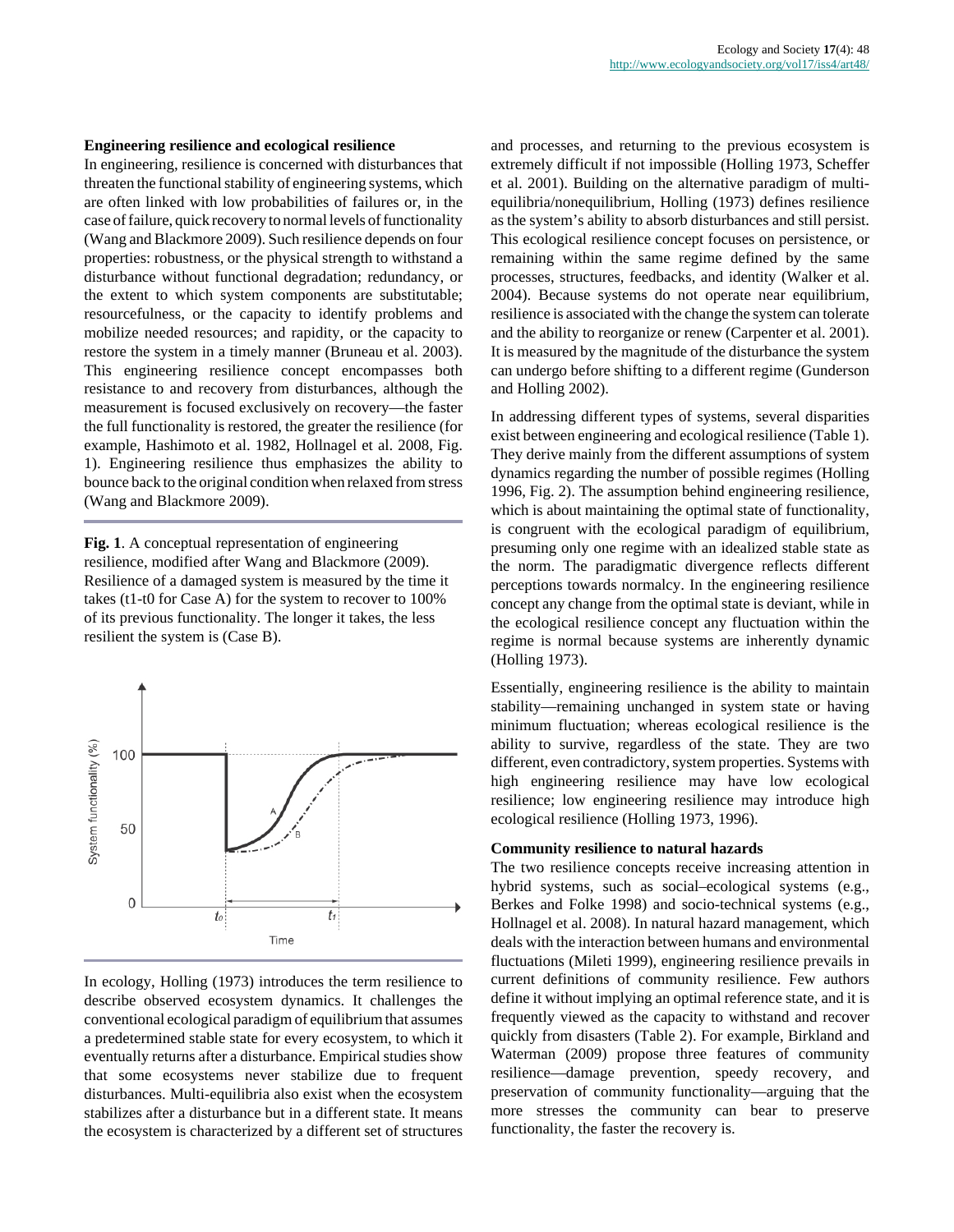|                     | Engineering resilience                                                    | Ecological resilience                                                                         |
|---------------------|---------------------------------------------------------------------------|-----------------------------------------------------------------------------------------------|
| Theoretic construct | $Resilience = resistance + recovery$                                      | $Resilience = tolerance + reorganization$                                                     |
| Assumption          | One equilibrium (one regime)                                              | Multiple equilibria (multiple regimes)                                                        |
|                     | Predictability                                                            | Unpredictability and uncertainty                                                              |
| Concerns            | Deviation from the ideal level of system functionality or<br>stable state | Regime shift                                                                                  |
| Focus               | Stability/consistency—returning quickly to the equilibrium                | Persistence—remaining within the current regime                                               |
| Measurement         | The speed of recovery to the previous stable state                        | The magnitude of disturbance the system can undergo before<br>shifting to a different regime. |
| Disturbance role    | Disturbances as threats                                                   | Disturbances as learning opportunities                                                        |

**Table 1**. Differences between engineering resilience and ecological resilience.

**Fig. 2**. The paradigmatic difference between engineering and ecological resilience can be illustrated by the ball-andcup heuristic (Scheffer et al. 1993, Walker et al. 2004). The cup represents the region in the state space or "basin of attraction", in which the system tends to remain, and includes all possible values of system variables of interest. The ball represents the state of the system at any given time. The engineering resilience concept assumes only one regime, hence only one possible basin of attraction; and the very bottom of the basin represents the ideal stable state. The ecological resilience concept assumes multiple regimes, hence more than one basin of attraction. The system may move about within the basin, never settling at the bottom; it may also cross a threshold and settle in a new basin of attraction. The notion of engineering resilience is concerned with whether the system can remain at the bottom of the basin; while the notion of ecological resilience is concerned with whether the system can remain within the current basin (Holling 1996).



Discussions on community resilience place an overwhelming emphasis on recovery (e.g., Vale and Campanella 2005, Lamond and Proverbs 2009). In many cases, resilience is taken to mean exclusively the capacity to bounce back to the predisaster state, to differentiate from resistance, which means the ability to withstand a disturbance without disruption (e.g., Etkin 1999). In flood hazard management, for example, resistance means flood prevention by flood-control infrastructure, while resilience is the rate of return from a flood-impacted state to the normal one (De Bruijn 2004).

# **ECOLOGICAL RESILIENCE AS THE THEORETICAL FRAMEWORK**

Applying the engineering resilience concept to communities that are subject to natural hazards is fundamentally problematic because of the outdated equilibrium paradigm. Recovery is often interpreted as returning to predisaster conditions, implicitly assuming an optimal reference state, which nevertheless does not exist in coupled human–natural systems (Berkes 2007). Urbanized floodplains are such systems, where climate, socioeconomic trends, built systems, and riverine processes affect flood hazards and disasters. They operate like evolving ecosystems rather than engineering systems and are characterized by complex behaviors associated with nonlinearity, emergence, uncertainty, and surprise (Liu et al. 2007). Such dynamic systems will not stay at a predetermined state. To be sure, moving quickly from a chaotic state to an organized one after a disaster is paramount, but it is unconstructive to restore the predisaster socioeconomic activities and built environments that are vulnerable in the first place (Klein et al. 2003). What remains unchallenged in this recovery notion is the preoccupation with stability. Stability becomes problematic when forced at temporal and spatial scales, at which the system is inherently dynamic (Cumming et al. 2006).

The ecological resilience concept is a more appropriate framework for flood hazard management, for it builds on a more realistic paradigm of multi-equilibria, focusing pragmatically on persistence in a world of flux (Adger et al. 2005). Thanks to studies on integrated social–ecological systems (e.g., Berkes et al. 2003), the ecological resilience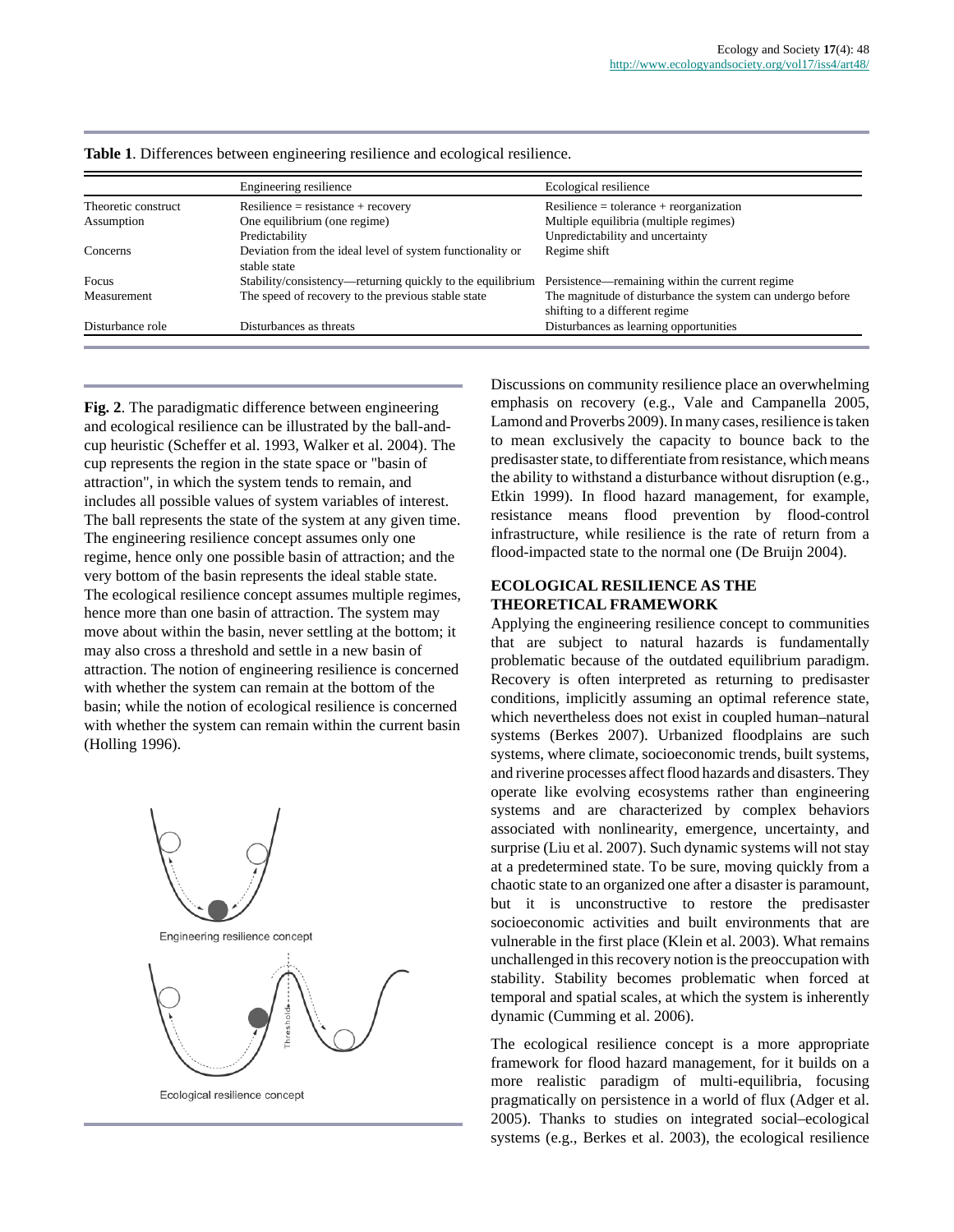#### Table 2. Some existing definitions of community resilience that are akin to engineering resilience.

| Definition of resilience                                                                                                                                                                                                                                                                                                                                                        | Reference                     |  |
|---------------------------------------------------------------------------------------------------------------------------------------------------------------------------------------------------------------------------------------------------------------------------------------------------------------------------------------------------------------------------------|-------------------------------|--|
| Sustainable and resilient communities are defined as societies that are structurally organized to minimize the effects<br>of disasters, and at the same time have the ability to recovery quickly by restoring the socioeconomic vitality of the<br>community.                                                                                                                  | Tobin (1999:13)               |  |
| Resilience is the capacity to prevent or mitigate losses and then, if damage does occur, to maintain normal living<br>conditions as far as possible, and to manage recovery from the impacts.                                                                                                                                                                                   | Buckle et al. (2000:13)       |  |
| Resilient cities are capable of withstanding severe shock without incurring either immediate chaos or permanent<br>damage, and of recovering from the impacts of natural hazards.                                                                                                                                                                                               | Godschalk (2003:136)          |  |
| A resiliently built environment should be designed, located, built, operated, and maintained in ways that maximize<br>the ability of built assets, associated support systems (physical and institutional), and the people that reside or work<br>within the built assets to withstand, recover from, and mitigate the impacts of extreme natural and human-induced<br>hazards. | Bosher (2008:13)              |  |
| The notion of resilience encompasses predisaster planning and warning systems, emergency handling procedures,<br>and postdisaster reconstruction. Urban resilience encompasses the idea that towns and cities should be able to<br>recover quickly from major and minor disasters.                                                                                              | Lamond and Proverbs (2009:63) |  |

concept has become a sophisticated resilience theory, addressing complex human-nature couplings. It is instrumental for addressing flood hazards that arise from the interaction between riverine and urban dynamics.

#### **From maintaining stability to building resilience**

Two key arguments in resilience theory would shift the paradigm of flood hazard management. First, resilience arises from adapting to inherent variability, uncertainty, and surprise (Folke 2003). Coupled human–natural systems lose resilience when the inherent variability is artificially suppressed to promote stability through command-and-control management (Holling and Meffe 1996, Holling et al. 2002). This suggests that forcing floodplains to be inundation-free and building socioeconomic functionality upon forced environmental stability results in resilience erosion. It thus challenges the bias towards maintaining a dry floodplain and steady socioeconomic activities. Flood hazard management based on resilience theory would begin with acknowledging periodic floods as inherent environmental dynamics, by which socioeconomic activities on floodplains are inevitably affected.

Secondly, resilience theory holds that periods of gradual development and sudden changes complement each other (Folke 2006). As demonstrated in frequently disturbed ecosystems, resilience is borne out of experiencing and learning from disturbances (Holling 1973, Gunderson and Holling 2002). Research into communities relying on natural resources also indicates that resilience to large, unpredictable disturbances derives from allowing smaller ones to enter the system (Berkes and Folke 1998, Berkes et al. 2003). It suggests that flooding itself is an agent for resilience because each flood experience creates a chance for cities to adjust internal structures and processes and to build knowledge, leading to diverse coping strategies cumulated over time (Folke 2006, Smit and Wandel 2006). This contrasts with the attitude toward floods as being threatening, idiosyncratic events that legitimize flood control. As flood-control infrastructure prevents most floods, cities only learn painfully from rare, catastrophic ones with high prices. In the resilience-based flood hazard management, periodic floods are learning opportunities for cities to become better fit for extreme floods.

Overall, resilience theory suggests a paradigm shift in flood hazard management that should focus on building resilience as opposed to maintaining stability. Because flooding is inherently a part of the normal urban dynamics, resilience is neither flood resistance nor recovery to predisaster conditions —both are simply means to an end of stability. Here, resilience is the tendency to survive, which is itself an end.

#### **URBAN RESILIENCE TO FLOODS**

Two issues must be confronted before building the theory of urban resilience to floods based on resilience theory that originates in ecology. The resilience of ecological systems is concerned with system collapse; yet such a concern for cities is almost irrelevant, as history shows that most cities that have experienced catastrophic destructions have persisted and even flourished (Vale and Campanella 2005). A city remaining as a city means little to those who have lost their lives and to those forced into permanent hardship (Klein et al. 2003). Moreover, individual people matter in hazard management, although individual creatures are irrelevant to ecological systems that build resilience through system-level adaptation where less-fit individuals are continuously replaced (Gunderson 2010). Thus, urban resilience to floods encompasses dual concerns: the flood safety of individual citizens and the maintenance of the city's current identity.

## **A definition**

Resilience theory has been applied to community resilience, stressing the capacity to absorb recurrent hazard impacts and reorganize while undergoing change so as to maintain fundamental structures, processes, identity, and feedbacks (Table 3). Likewise, urban resilience to floods is defined as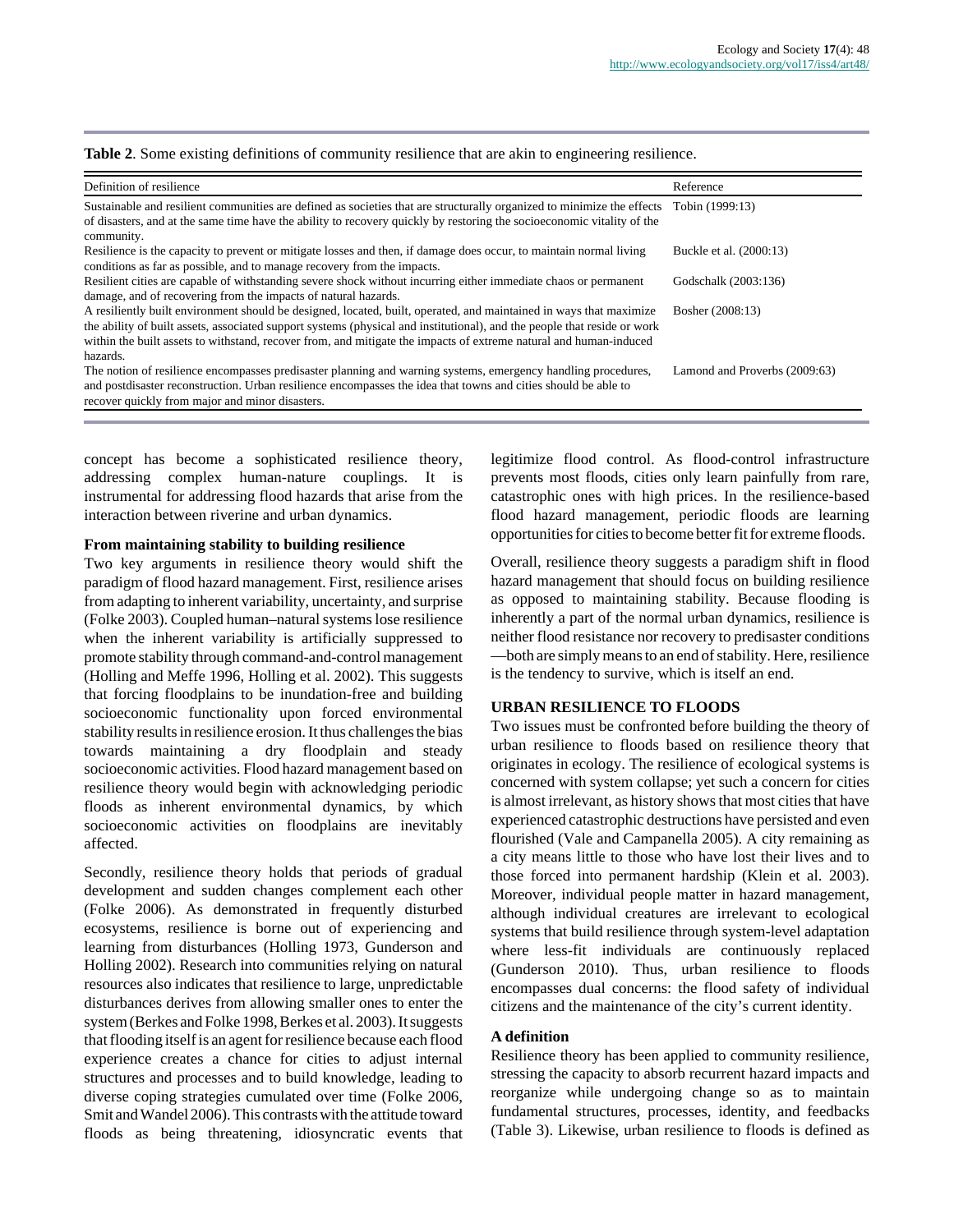#### **Table 3**. Some existing definitions of community resilience, without emphasizing recovery.

| Definition of resilience                                                                                                                                                                                                                                                                           | Reference                   |
|----------------------------------------------------------------------------------------------------------------------------------------------------------------------------------------------------------------------------------------------------------------------------------------------------|-----------------------------|
| The resilience of the coast is its self-organizing capacity to preserve actual and potential functions under changing<br>hydraulic and morphological conditions.                                                                                                                                   | Klein et al. (1998:263)     |
| Resiliency is the ability to withstand an extreme natural event without suffering devastating losses, damage,<br>diminished productivity, or quality of life, and without a large amount of assistance from outside the community.                                                                 | Mileti (1999:32-33)         |
| Resilience is the ability of an actor to cope with or adapt to hazard stress. It is a product of the degree of planned<br>preparation undertaken in the light of potential hazard, and of spontaneous or premeditated adjustments made in<br>response to felt hazard, including relief and rescue. | Pelling (2003:48)           |
| Resilience is the capacity of linked social-ecological systems to absorb recurrent disturbances such as hurricanes or<br>floods so as to retain essential structures, processes, and feedbacks.                                                                                                    | Adger et al. (2005:1036)    |
| Disaster resilience could be viewed as the intrinsic capacity of a system, community, or society that is predisposed to<br>a shock or stress to adapt and survive by changing its nonessential attributes and rebuilding itself.                                                                   | Manyena (2006:446)          |
| Resilience is the capacity of a system to absorb disturbance and reorganize while undergoing change so as to still<br>retain essentially the same function, structure, identity, and feedbacks.                                                                                                    | Berkes (2007:284)           |
| A resilient system is able to absorb hazard impacts without changing its fundamental functions; at the same time, it is                                                                                                                                                                            | López-Marrero and Tschakert |
| able to renew, reorganize, and adapt when hazard impacts are significant.                                                                                                                                                                                                                          | (2011:230)                  |

the capacity of the city to tolerate flooding and to reorganize should physical damage and socioeconomic disruption occur, so as to prevent deaths and injuries and maintain current socioeconomic identity. It can be conceptualized as the capacity to remain in a desirable regime while experiencing a flood. The desirable regime is defined by a set of variables reflecting aspects such as livelihood security, economic performance, and mobility that collectively represent the city's socioeconomic identity (Adger 2000, Cumming et al. 2005, Gunderson 2010). Urban resilience to floods is measured by the flood magnitude the city can undergo until it reaches a threshold and shifts to an undesirable regime.

Unlike that for biophysical systems, a regime is socially rather than scientifically defined. The desirable regime reflects the city's tolerable range of socioeconomic state changes, which matters to urban resilience to floods (Fig. 3). A wider range implies that the city considers a greater degree of socioeconomic fluctuations normal, hence a larger/deeper basin of attraction; whereas a narrow range leads to a smaller/ shallow basin of attraction, and a flood could cause a regime shift easier (Carpenter et al. 2001, Walker et al. 2004).

A city is considered to have shifted to an undesirable regime when experiencing a flood disaster involving widespread human, economic, and environmental changes that exceed the city's own ability to cope (United Nations International Strategy for Disaster Reduction 2004). The undesirable regime is characterized by significantly reduced resources and assets, large-scale population displacement, livelihood disruption, and loss of security (Adger 2000, Berkes et al. 2003). Once in it, moving to a better regime or developing a socioeconomic identity similar to the previous one is costly or impossible.

Essentially, urban resilience to floods is the capacity to avoid flood disaster. To prevent physical damage and socioeconomic disruption from occurring, it would depend on the city's floodability, which is defined here as the physical ability to accommodate—not resist—flooding. If damage and disruption had occurred, remaining in the regime counts on reorganization—reestablishment of socioeconomic order. While the return to preflood conditions is irrelevant, the speed of reorganization matters because prolonged socioeconomic disruption can eventually push the city into an undesirable regime (Walker and Westley 2011). Overall, urban resilience to floods is defined by floodability and reorganization, not flood resistance and recovery that engineering resilience would suggest.

**Fig. 3**. The tolerable range of socioeconomic state change dictates the shape or size of the basin of attraction that represents the desirable regime. A narrow range means a smaller, shallow basin (Case A), while a wider range leads to a larger, deeper basin (Case B).



### **Key properties**

Resilience is frequently associated with self-organization, adaptive capacity, and redundancy (Carpenter et al. 2001, Low et al. 2003, Tompkins and Adger 2004). Self-organizing systems are resilient to disturbances because of the distributed character (Heylighen 2001). Adaptive capacity can increase resilience over time, as it is associated with learning—the ability to adjust to changing internal demands and external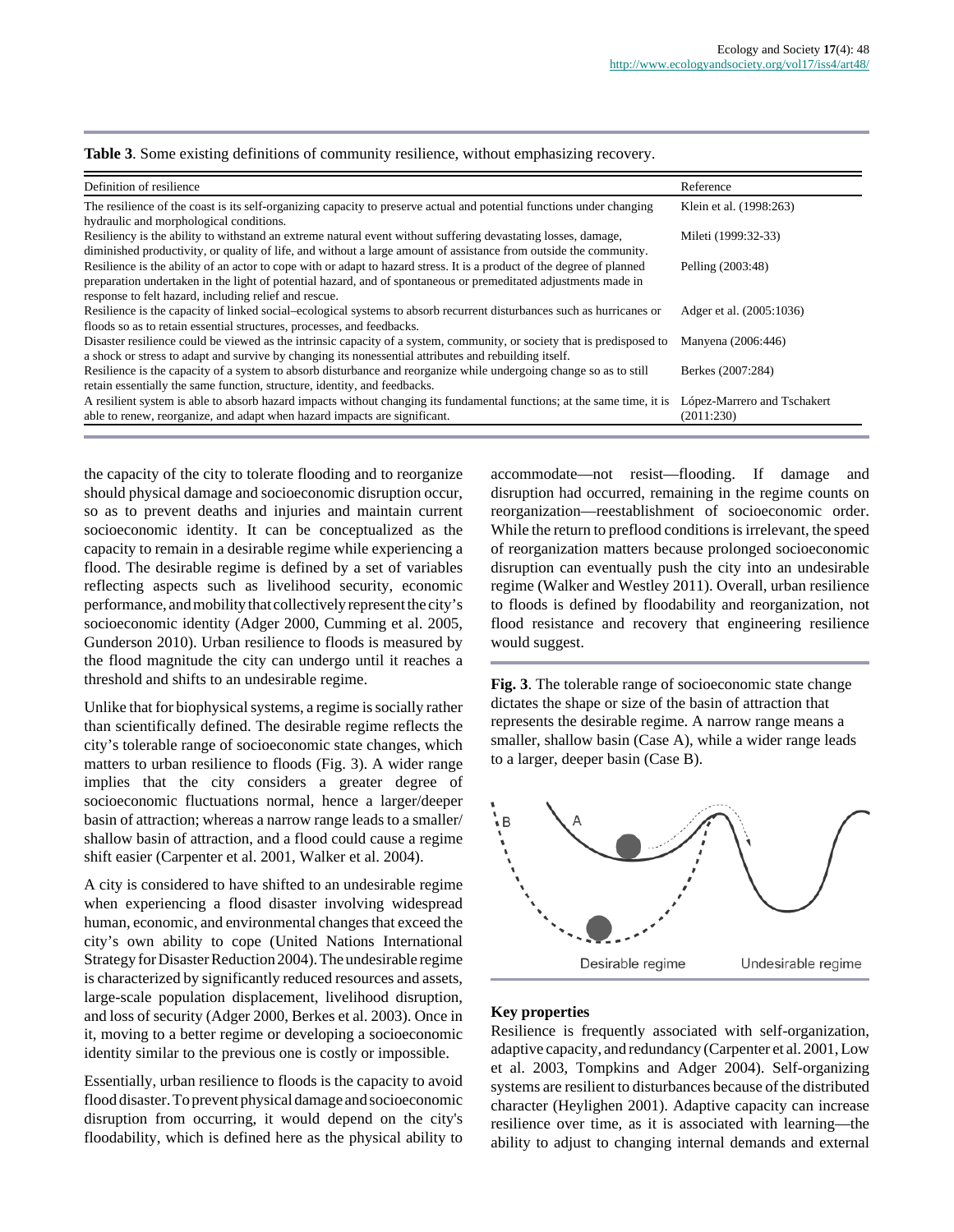conditions (Gunderson 2000, Carpenter and Brock 2008). Redundancy provides insurance against total system failure. These concepts can be translated into the following key properties of urban resilience to floods.

#### *Localized flood-response capacity*

Self-organizing cities, where each citizen and public manager could act immediately to avoid damage, are more agile in coping with flooding and are thus more resilient than cities that rely on centralized mechanisms such as flood-control infrastructure. If disrupted, they can also quickly reorganize because of the internal ability to clean up and fix damage without waiting for external help from the central government or aid agencies, which do not always act soon enough.

## *Timely adjustments after every flood*

The adaptive capacity contributing to increasing urban resilience to floods is associated with the ability to learn from each flood, i.e., making timely behavioral, physical, and institutional adjustments to be better prepared for the next flood. Every flood entails something new, e.g., debris deposition at unexpected locations. By understanding new phenomena and making necessarily adjustments, the city incrementally increases floodability. It is a learning-by-doing process, where novelty is involved in the adaptation to avoid repeating the previous configuration (Walker et al. 2004, Adger 2006, Berkes 2007).

#### *Redundancy in subsystems*

Here, redundancy is more than duplication of the same element in an engineering sense, e.g., the freeboard added on top of the levee height required for confining a certain flow. It entails diversity and functional replication across scales (Peterson et al. 1998, Adger et al. 2005). For example, a water supply network with redundancy would incorporate both regional and localized systems and utilize different water sources. A flood hazard management system with redundancy would comprise a diversity of measures for mitigation, preparedness, response, and reorganization. The flood-response capacity would be distributed across the levels, i.e., individuals, communities, and the municipality, such that when the capacity of one level is overwhelmed, the city can still count on the others.

Underpinning the aforementioned three properties are diversity and flexibility. Short-term adjustments and longterm adaptation are impossible without a diversity of options to choose from (Folke et al. 2002, Davidson-Hunt and Berkes 2003). Diversity is particularly key to resilience because it enables adaptation by providing seeds for new opportunities (Berkes 2007). For example, a diverse economy or livelihood is known to facilitate reorganization after disasters (Berke and Campanella 2006). Flexibility allows the self-organizing city to preserve overall functionality during flooding by making immediate changes at smaller, faster scales in its subsystems (Allen et al. 2005). For example, if the public transportation system could quickly switch its service mode from land-based to waterborne when a flood occurs, it would ensure mobility to keep the city functional. Flexibility also promotes adaptive capacity, for rigidity prevents timely adjustments.

## **Urban resilience to floods and urban river resilience**

Resilience of ecological systems plays an important role in human ability to cope with hazards. This is because it concerns the persistence of ecosystem services, the loss of which limits the options to adapt (Adger 2000, Berkes et al. 2003, Gunderson 2010). Ecosystem goods and services, such as fisheries and clean water, provided by rivers and other freshwater ecosystems are highly valuable (Costanza et al. 1997). While it is clear why ecosystem services are important to communities that are dependent on local resources for livelihoods (Adger et al. 2005), it is not obvious how resilience of local urban rivers relates to urban resilience to floods in modern cities. With significantly altered hydrology, geomorphology, biochemistry, and species composition, many urban rivers today are arguably already in socially– ecologically undesirable regimes, too degraded to offer ecosystem services (Paul and Meyer 2001, Groffman et al. 2003). Although drawing on services generated elsewhere buffers the impact of local declines, the degrading urban river still affects urban resilience to floods. Flooding of a polluted river increases damage and complicates reorganization; moreover, if a flood disrupts the imports of goods and services, the city would have no access to critical resources such as potable water. Resilience of urban rivers matters to urban resilience to floods as the ultimate insurance against the most socioeconomically disruptive floods.

#### **Urban resilience to floods and flood resistance**

Conventional wisdom assumes that flood resistance is necessary for cities; however, resilience theory suggests that it erodes urban resilience to floods (Holling and Meffe 1996). In effect, flood-control infrastructure puts the city in one or the other contrasting conditions: dry and stable, or inundated and disastrous. With flood-control infrastructure in place, flooding results exclusively from the infrastructure's failure and is more hazardous than if there were no flood-control infrastructure (Tobin 1995), such that the natural process of flooding becomes a synonym to disaster. Cities that are dependent on flood-control infrastructure are highly resistant —but not resilient—to floods because they have physically adapted to the artificially expanded dry-and-stable conditions to become intolerant of wet conditions (Fig. 4).

In cities that are dependent on flood-control infrastructure, the river's high flows are mostly confined between levees or held behind the upstream dam. The flood frequency is dramatically reduced and river dynamics are largely unnoticed. Each flood that is prevented is a loss of opportunity for learning (Klein et al. 1998, Colten and Sumpter 2009). Little flood experience leads to low awareness of flood risk among citizens (Correia et al. 1998), who are too accustomed to operating under the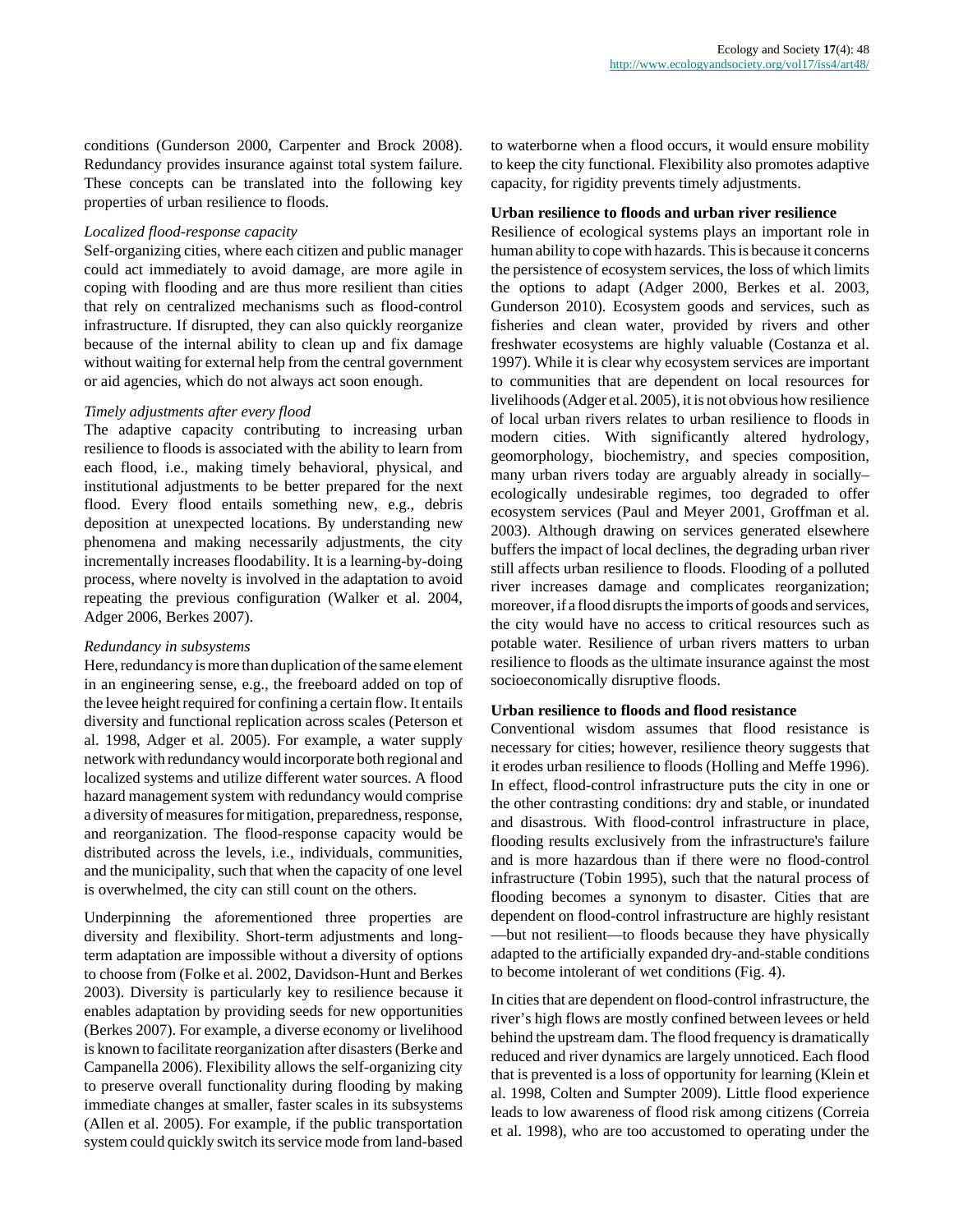**Fig. 4**. A comparison between the resistant and resilient city. The resistant city is dependent on flood-control infrastructure, functioning only in the dry conditions and having little tolerance of socioeconomic state changes, i.e., narrow tolerable range. This leads to a small basin of attraction of the desirable regime, whose size is indicated by the shaded area; hence low urban resilience to floods. On the contrary, the resilient city tolerates flooding and much greater fluctuation in socioeconomic conditions, thus having a larger basin and consequentially greater urban resilience to floods.

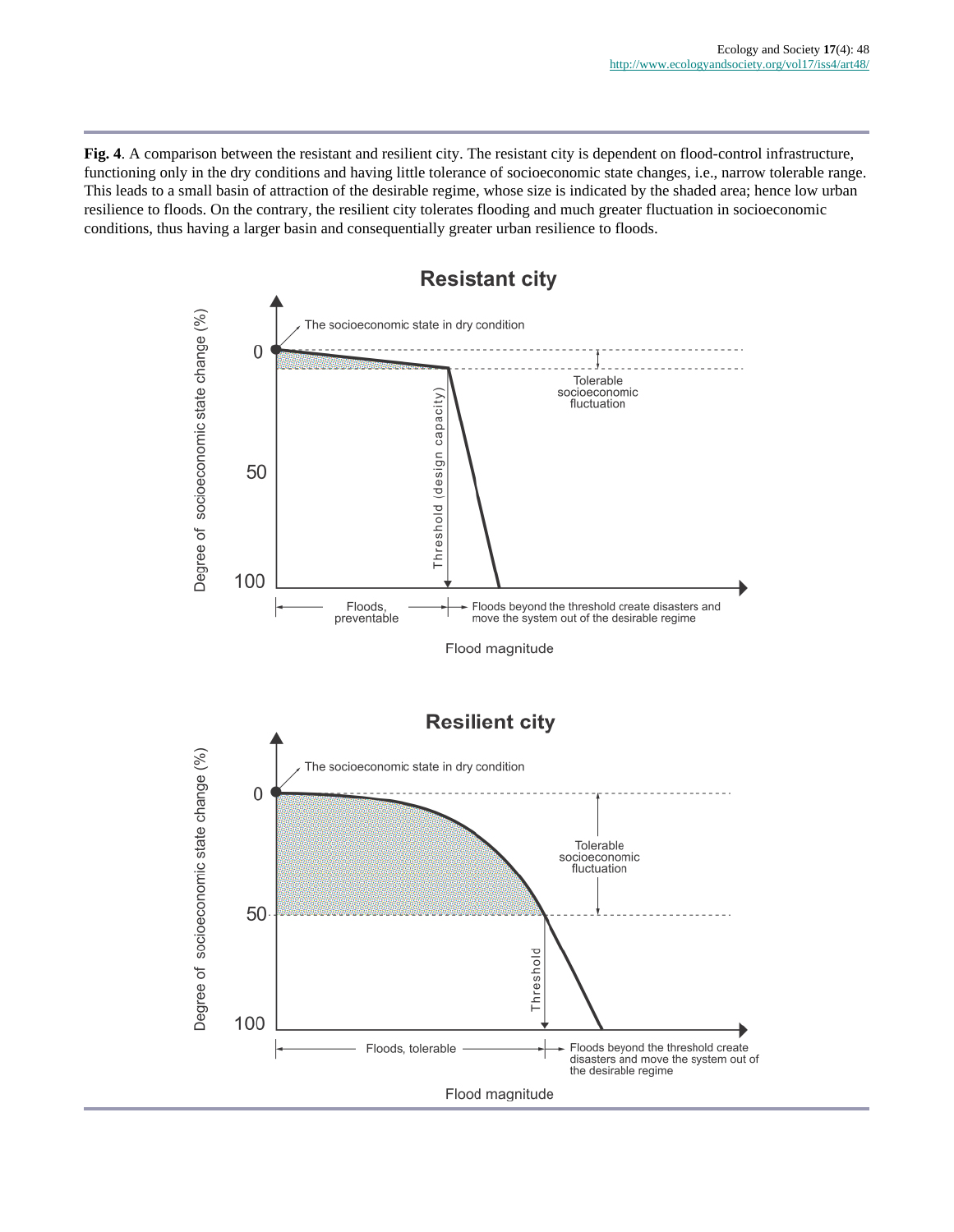dry-and-stable conditions, and know little about how to cope with inundation once the flood-control infrastructure fails. Furthermore, flood-control infrastructure's structural rigidity and large scope leave little flexibility for making timely adjustments to constantly changing boundary conditions (Pahl-Wostl 2002). The existence of flood-control infrastructure also prevents the development of a diversity of flood-coping measures because the development of such measures is too expensive (Castonguay 2007). Whereas floodcontrol infrastructure as a system may incorporate a diversity of engineering measures, each with structural redundancy, there is little diversity and cross-scale redundancy with regards to physical measures. Cities that are dependent on floodcontrol infrastructure tend to address only the river and not the built environment because flood-control infrastructure, as a centralized measure, creates a false sense of security that precludes the need for localized flood-response capacity.

As flood-control infrastructure erodes urban resilience to floods over time, a flood could easily cause high casualties and severe damage, complicate reorganization that relies heavily on external forces, and push the city to an undesirable regime, as was demonstrated in New Orleans after Hurricane Katrina in 2005 (Colten and Sumpter 2009). Flood-control infrastructure also decreases urban resilience to floods through its very function—i.e., prevention of periodic flooding. Periodic flooding is a critical mechanism to maintain the ecological functions and high biodiversity of floodplain rivers (Junk et al. 1989). The altered flood regime, with which native species are unfamiliar, affects the resilience of river ecosystems and contributes to system collapse (Poff et al. 1997, Folke 2003). Therefore, flood-control infrastructure compromises the river's ability to provide ecosystem services (Tockner et al. 2008), which in turn limits the city's options to adapt.

The argument that flood resistance erodes urban resilience to floods echoes the widely supported notion of risk transference, which holds that resistance to natural hazards is simply postponing them, only to build up risks and worsen disasters later (Etkin 1999, Mileti 1999). Because flood resistance compromises urban resilience to floods, persistence resulting from the flood being resisted—in effect no flood occurs should not be considered resilience.

# **OPERATIONALIZING THE THEORY**

Turning theory into practice requires measuring urban resilience to floods. The growing interest in managing for social–ecological resilience has prompted research into methods for assessing potential resilience to future disturbances (e.g., Bennett et al. 2005, Cumming et al. 2005). Because resilience is not directly observable, it must be inferred from surrogates—forward-looking proxies for future resilience—although it is recognized that it is not possible to represent resilience with one surrogate alone (Carpenter et al. 2005).

Assessing urban resilience to floods requires surrogates for floodability and the capacity for quick reorganization. The former is addressed here. One way to find resilience surrogates for coupled human–natural systems is to look for the internal properties that alter resilience over time (Bennett et al. 2005). Slowly changing properties are often good candidates because they define the system's underlying structure, thus controlling the shape of the basin of attraction, threshold location, and system's position within the state space (Carpenter et al. 2001, Scheffer et al. 2001). For river cities, a property defining floodability would be one that reflects the physical and hydrologic changes of the floodplain, over which human interests conflict with flood processes to give rise to flood disasters.

## **Functions of natural floodplains**

Floodplains are essentially a part of the river, which naturally function to convey and store the share of high flows and sediments that spill overbank. During large floods the amount of floodplain conveyance and storage is significantly greater than that of the channel (Leopold 1994). Floodplain storage occurs when the water is disconnected from the main channel flow and is slowly released after the peak has passed (Richards and Hughes 2008). Longer term storage takes place on the surface of floodplain wetlands and through infiltration into the floodplain soils, which can store large amounts of water during wet periods (Keddy 2000). Floodplain vegetation represents hydraulic roughness and exerts significant impacts on the flood process. For example, the overall patchiness increases the heterogeneity of flow patterns; dense vegetation dampens the flood wave and traps sediments during minor floods; the floodplain forest delays the release of floodwater stored on the surface though frictional effect, thus further enhancing floodplain storage (Tabacchi et al. 2000, Richards and Hughes 2008). Because of these hydrologic and hydraulic functions, floodplain rivers have lower flood peaks and velocities, and smaller flood discharges in downstream locations, compared to other types of rivers (Leopold 1994).

As a floodplain becomes urbanized, its functions are often replaced by artificially enhanced channel capacity, drainage efficiency, and upstream impoundment. At the same time, the river sees higher peak flows with increased downstream discharges (Criss and Shock 2001), leading to higher flood risk. The urbanized floodplain becomes less tolerant of flooding for there is less land functioning to convey and store floodwater and sediments.

#### **Floodable lands and percent floodable area**

To assess floodability, I propose a new concept—the floodable land—which is defined as a land capable of storing or conveying floodwater and sediments without incurring damage locally and elsewhere. Floodable lands can be of any land use and cover, thus not exclusively referring to undeveloped or green areas such as wetlands. A green area with contaminated soils, for example, would not be floodable;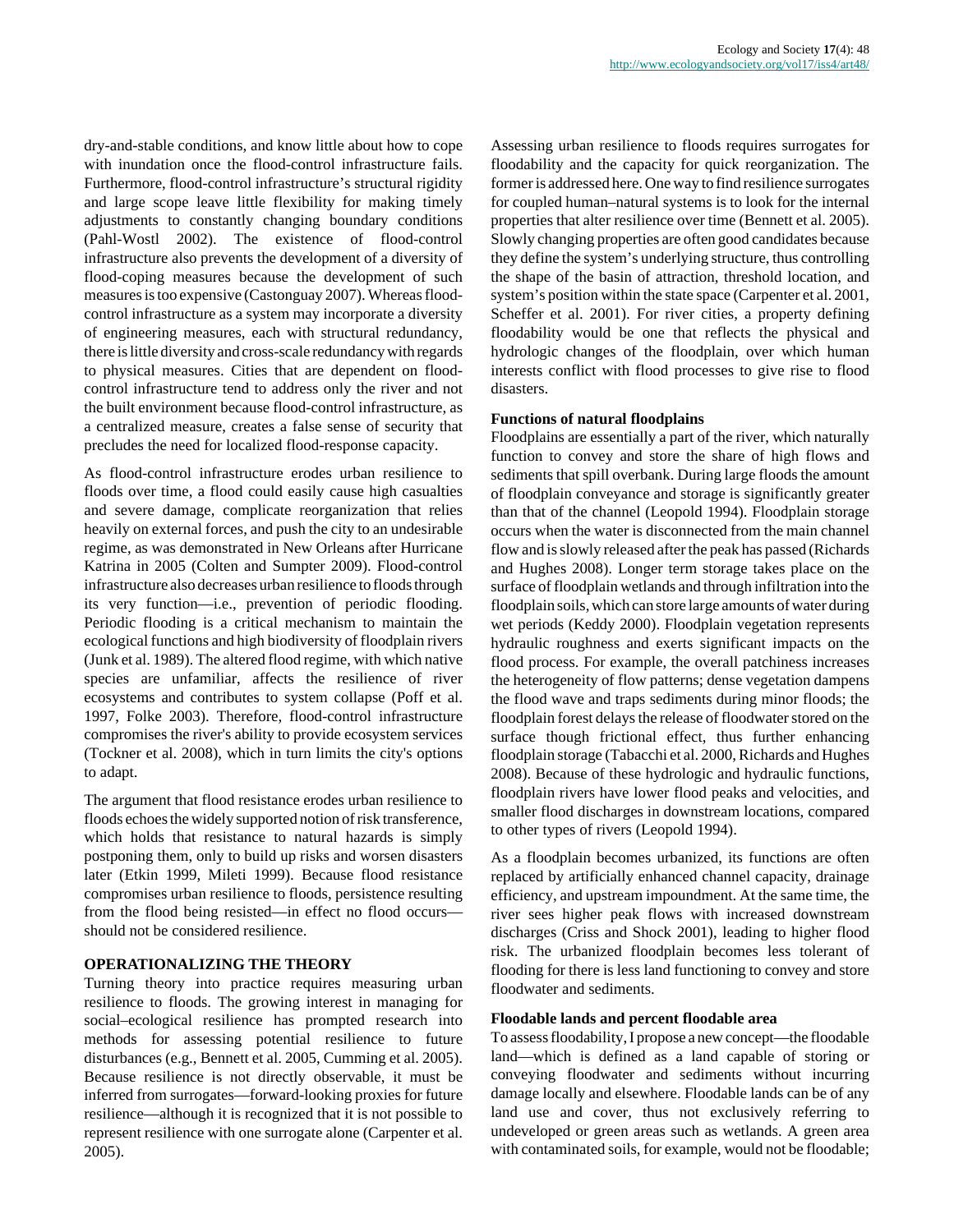a residential lot with the building raised on poles may be. Floodable lands contribute to the city's flood tolerance, as a flood is benign where it is floodable. With a large combined area, floodable lands can lower flood peaks to reduce the overall flood impact. Everything else being equal, the more floodable lands the higher the floodability, which can be quantified by the percentage of the total area of floodable lands within the floodplain area, or percent floodable area. The floodplain area here refers to the entire valley floor between valley walls (Anderson et al. 1996). It is not defined by any flood recurrence interval because larger floods are always possible.

It is worth noting that with a percent floodable area of 100% a city could still be damaged by a rare, extreme flood, in which case reorganization plays a major role in urban resilience to floods. I hypothesize a positive but nonlinear relationship between percent floodable area and floodability because at a higher percent floodable area its marginal contribution to floodplain storage and conveyance should decrease significantly (Douglas et al. 2007). I further hypothesize that there may be hysteresis involved in the relationship between percent floodable area and urban resilience to floods (Fig. 5), as seen in other complex systems (Scheffer et al. 2001, Alberti and Marzluff 2004). The city may have to "go back further" in reestablishing floodplain functions in order to shift to a regime where the city is resilient and able to self-organize to remain orderly during most floods, with a healthy urban river to provide ecosystem services. As a surrogate for urban resilience to floods, percent floodable area represents a city's physical fitness for flooding that matters to flood safety. Improving percent floodable area to build resilience can be a management approach that is an alternative to increasing the protection standard of flood-control infrastructure for enhancing resistance.

## **RESILIENCE-BASED FLOOD HAZARD MANAGEMENT**

Enhancing resistance to one disturbance in complex adaptive systems often creates vulnerabilities to others (Holling and Meffe 1996, Roberge 2002). Flood control ignores complexity and unpredictability, exacerbating flood risk and creating ecological disasters. Today many cities are not flood-safe because they are premised on the artificial environmental stability that is forced by flood-control infrastructure and tolerate little socioeconomic fluctuation (Fig. 4). The management paradigm of control must be abandoned (Folke 2003, Anderies et al. 2006). For long-term flood safety, cities need to switch to resilience-based flood hazard management.

#### **Living with floods**

Resilience derives from living with disturbances (Gunderson 2000, Walker et al. 2004). Studies have shown that communities that are adapted, not resistant, to disturbances are long enduring (Berkes et al. 2003). Building urban

**Fig. 5**. The hypothetical dynamic of percent floodable area (PFA). During the process of floodplain urbanization (trajectory A), the city increasingly relies on flood control for flood safety, moving along the upper solid line and shifting dramatically at the threshold T1 ( $PFA = X1$ ) to the lower solid line. Passing T1, the floodplain has lost the natural functions to handle floodwater, and the city enters the regime where the river is degraded and the socioeconomic dynamics become disrupted and chaotic once a flood occurs. The city could move back to the regime where the river is healthy, and the city can self-organize to remain orderly during flooding by building resilience through increasing percent floodable area and decreasing the reliance on flood control. It is possible to significantly increase percent floodable area by making large and small open spaces multifunctional to convey and store floodwater during wet seasons, and by retrofitting existing buildings to be elevated, floatable, or wet-proofed. During the resiliencebuilding process (trajectory B), the city moves along the lower solid line, but reaching X1 is not sufficient to restore the same degree of resilience before the shift (T1). The city needs to go further, passing  $T2$  (PFA  $> X2$ ) in order to move back to the more resilient regime.



resilience to floods is essentially a process of adaptation instead of fighting the river, cities live with periodic floods, allowing them to enter the city to learn from them, so as to become resilient to extreme ones. It is a paradigm shift from resistant to resilient cities with the management agenda redirected from "safety against floods" to "safety *at* floods" (Schielen and Roovers 2008). Urban resilience to floods lies in a principle that has long been called for—working with the river rather than against it (e.g., White 1945, Leopold 1977). It also echoes the ancient philosophy of "living with floods" that is still practiced today in rural communities in countries such as Bangladesh, Cambodia, and Egypt (Laituri 2000, Berkes 2007). Distinguishing between benign frequent floods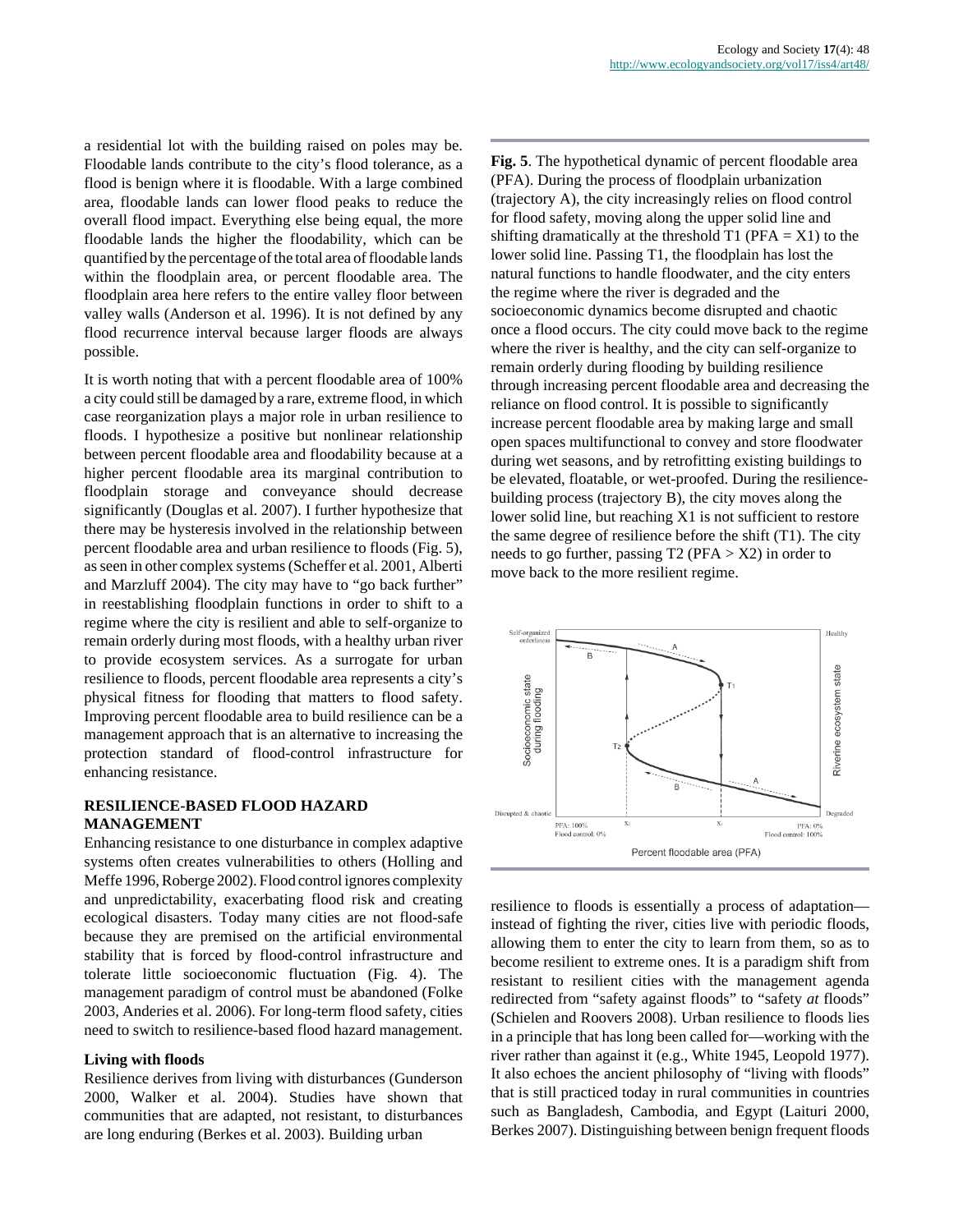and disastrous rare ones, these communities adapt lifestyles and built environments to river dynamics, harnessing the postflood productivity boosts in fisheries and agriculture (Cuny 1991).

Although relatively uncommon in the industrialized world, similar practices can be seen in management schemes that restore floodplain functions in rural areas to prevent downstream flooding, such as the Yolo Bypass for Sacramento River in the United States, the "Room for the River" project in the Netherlands, and the "Making Space for Water" policy in England (Moss and Monstadt 2008, Opperman et al. 2009). While at the watershed scale the notion of living with floods is increasingly accepted, it is dismissed in cities where lands are deemed culturally and economically too valuable to be inundated. That cities and floods are incompatible is an entrenched perception, further enhanced by the argument that retreating from floodplains is the fundamental solution to flood hazards. Although logical, this prohibitionist discourse can close down options and prevent creative solutions (Antrobus 2010). Because retreat is politically difficult in highly populated areas and people intuitively assume there is no room for flooding, cities have no choice but to continue relying on flood-control infrastructure. However, cities are too valuable to reject the paradigm shift to live with floods in order to survive.

#### **Flood adaptation**

The assertion that cities and floods cannot coexist shows a lack of imagination, resulting from being too accustomed to the kind of built environment not adapted to floods. With a shift in perception and creative planning and design, cities can eventually phase out flood-control infrastructure and live with floods by retrofitting the built environment and adding redundancy, diversity, and flexibility into every subsystem. Open spaces can become multifunctional to convey and store floodwater during wet seasons (Douglas et al. 2007). Infrastructure can be redesigned into a collection of diverse functional elements that are flexible in operation (Fiering 1982). Buildings can be remodeled to be elevated, floatable, or wet-proofed (Guikema 2009).

It would require a change in city design. An initiative called "Water Sensitive Cities" is unfolding to integrate water management into urban planning and design to promote resilience to climate change (Howe and Michell 2012), with Rotterdam being a notable example of flood adaptation (Jacobs 2012). But a paradigm shift in city design is also necessary—it should be based on dynamism instead of presumed environmental stability. Floodplains are constantly changing, rearranged not only by inundation but also by channel migration in which land could become the site of a flowing river and vice versa. Forgoing stability and perpetuity, building structures that are adaptive, removable, and temporary are the most realistic way to live on floodplains.

Flood adaptation as the mitigation approach would correct several problems induced by flood control. First, it would not transfer the city's own problem elsewhere, as levees and channelization do by reducing floodplain retention and increasing flow velocity to increase downstream flooding, and as flood-control dams do by submerging upstream areas to displace people. Second, it would not increase long-term flood risk, as there is no threat of flood-control infrastructure failure, through which damages by larger floods would be more catastrophic than if there were no flood-control infrastructure (Tobin 1995). Third, it would not conflict with, but rather could reconcile with ecological preservation and restoration of urban rivers by allowing ecologically critical periodic floods to reconnect the channel and floodplain (Nienhuis and Leuven 2001). Resilience-based management supports the recovery of river health because the ability of the river to provide ecosystem services promotes urban resilience to floods.

The process of incorporating change continuously gives rise to resilience (Holling 1986). Therefore, resilience-based management is itself adaptive and a learning-by-doing process, where specific objectives are open to adjustment after each flood. In resilient cities, the built environment is adaptive in two ways: it is fit for known river dynamics based on historic patterns; it is also easily adjustable to changing boundary conditions, such as climate change and population growth. The resilient city is always a work in progress.

# **Redefining the norm**

Managing resilience is an agenda of multiple scales, because resilience is controlled by dynamics at scales above and below the scale of the system in question (Walker et al. 2004, Anderies et al. 2006). The city's subsystems affect urban resilience to floods by controlling its position in the basin of attraction. Compare different mitigation approaches for example: flood control places the city very close to the threshold between desirable and undesirable regimes during high flows, because the city tolerates little inundation; whereas flood adaptation places the city further away. Other internal factors that affect urban resilience to floods includes river health, economic status of households, institutional flexibility, design and operation of buildings and critical infrastructure, crisis support network, etc. The subsystems are simultaneously influenced by economic, cultural, biophysical, and climatic dynamics at regional and even global scales, which change the shape of the basin of attraction to affect urban resilience to floods. Managing for urban resilience to floods thus requires attending to these cross-scale interactions.

A large-scale factor critically affecting urban resilience to floods is the norm of socioeconomic dynamics. Cities that are dependent on flood-control infrastructure are nonresilient not only because they are too close to the threshold but also because the current desirable regime is small/shallow (Fig. 3),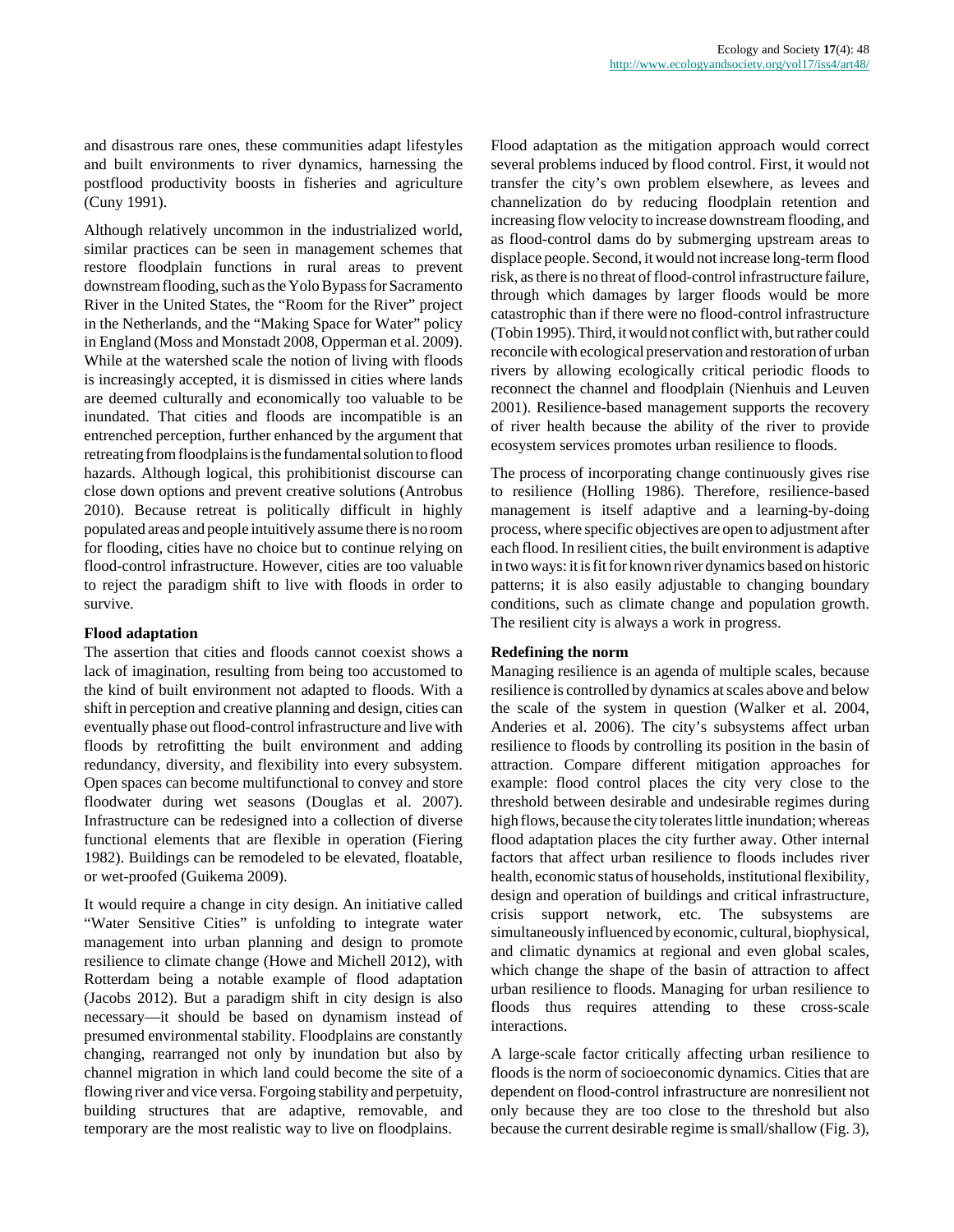resulting from little tolerance of socioeconomic fluctuation (Fig. 4). The norm in modern society is the execution of unabated socioeconomic activities, such that when a flood occurs and goods and services are not produced it is called economic loss, and that when mobility is limited by a flood it is considered inconvenient. However, the ideology that the same socioeconomic activities should be carried out continuously is built on the premise of environmental stability, the maintenance of which is likely to be more difficult because extreme storm events are expected to increase with climate change (Alley et al. 2007). As environmental stability becomes uncertain, the best strategy to remain in the desirable regime is to enlarge the regime itself (Carpenter et al. 2001). Because the boundary of desirable regime is socially constructed, expanding it involves redefining the norm—society needs to accept necessary changes in the form and intensity of socioeconomic activities, because the supporting infrastructure, even if adaptive to flooding, may still be limited by it. It does not mean accepting system failure during flooding, rather it implies socioeconomic flexibility and adaptability. This would involve a worldview change away from the obsession of stability (Folke 2003).

# **CONCLUSION**

With growing popularity, the term resilience is increasingly used vaguely such that it is becoming like the word sustainability, i.e., having a diluted and unclear meaning (Brand and Jax 2007). Without a rigorous definition and some form of measurement, resilience would not be a useful concept for practice (Manyena 2006). This paper presents a comprehensive theory of urban resilience that embraces inherent dynamism and uncertainties to provide unconventional perspectives for coping with flood hazards. It addresses the issue of extreme floods, which cannot be neglected any longer. The theory suggests flood adaptation, and it challenges the conventional wisdom that cities cannot live without flood control. The development of the theory of urban resilience to floods is an attempt to enrich the existing body of resilience theory through focusing on a specific type of system with a specific problem. Research on resilience associated with human-nature couplings is still in an explorative stage with few practical methods for real-world applications (Carpenter et al. 2005, Folke 2006). The theory of urban resilience to floods, along with the surrogate measure of percent floodable area for assessing floodability, helps facilitate the application of field-based, interdisciplinary research.

The immediate real-world challenge, however, is not how to increase urban resilience to floods but how to catalyze the transformation from resistant to resilient cities. A daunting problem is that the current management regime of flood control is itself very resilient. While disasters can be catalysts for social transformation (Pelling and Dill 2010), transforming by choice is much less costly. It requires transformability the capacity to create a fundamentally new system, about which we know much less than what makes a system resilient (Walker et al. 2004, Pelling and Manuel-Navarrete 2011). The move towards creating resilient cities is a research frontier.

*Responses to this article can be read online at:* [http://www.ecologyandsociety.org/issues/responses.](http://www.ecologyandsociety.org/issues/responses.php/5231) [php/5231](http://www.ecologyandsociety.org/issues/responses.php/5231)

#### **Acknowledgments:**

*I thank Marina Alberti, Robert Mugerauer, and Robert J. Naiman of the University of Washington, Seattle, Washington, USA; Christopher P. Konrad of the U.S. Geological Society (USGS), Northwest Area, Tacoma, Washington, USA; and two anonymous reviewers for their valuable comments that helped to improve this paper.*

## **LITERATURE CITED**

Adger, W. N. 2000. Social and ecological resilience: are they related? *Progress in Human Geography* 24(3):347-364.

Adger, W. N. 2006. Vulnerability. *Global Environmental Change* 16:268-281. [http://dx.doi.org/10.1016/j.](http://dx.doi.org/10.1016/j.gloenvcha.2006.02.006) [gloenvcha.2006.02.006](http://dx.doi.org/10.1016/j.gloenvcha.2006.02.006)

Adger, W. N., T. P. Hughes, and C. Folke, S. R. Carpenter, and J. Rockström. 2005. Social–ecological resilience to coastal disasters. *Science* 309:1036-1039. [http://dx.doi.](http://dx.doi.org/10.1126/science.1112122) [org/10.1126/science.1112122](http://dx.doi.org/10.1126/science.1112122)

Alberti, M., and J. M. Marzluff. 2004. Ecological resilience in urban ecosystems: linking urban patterns to human and ecological functions. *Urban Ecosystems* 7 (3):241-265. [http://](http://dx.doi.org/10.1023/B:UECO.0000044038.90173.c6) [dx.doi.org/10.1023/B:UECO.0000044038.90173.c6](http://dx.doi.org/10.1023/B:UECO.0000044038.90173.c6)

Allen, C. R., L. Gunderson, and A. R. Johnson. The use of discontinuities and functional groups to assess relative resilience in complex systems. *Ecosystems* 8:985-966.

Alley, R. B., T. Berntsen, N. L. Bindoff, Z. Chen, A. Chidthaisong, P. Friedlingstein, J. M. Gregory, G. C. Hegerl, M. Heimann, B. Hewitson, B. J. Hoskins, F. Joos, J. Jouzel, V. Kattsov, U. Lohmann, M. Manning, T. Matsuno, M. Molina, N. Nicholls, J. Overpeck, D. Qin, G. Raga, V. Ramaswamy, J. Ren, M. Rusticucci, S. Solomon, R. Somerville, T. F. Stocker, P. A. Stott, R. J. Stouffer, P. Whetton, R. A. Wood, and D. Wratt. 2007. Summary for policymakers. *In* S. Solomon, D. Qin, M. Manning, Z. Chen, M. Marquis, K. B. Averyt, M. Tignor, H. L. Miller, editors. *Climate change 2007: the physical science basis. Contribution of Working Group I to the fourth assessment report of the Intergovernmental Panel on Climate Change.* Cambridge University Press, Cambridge, UK and New York, USA.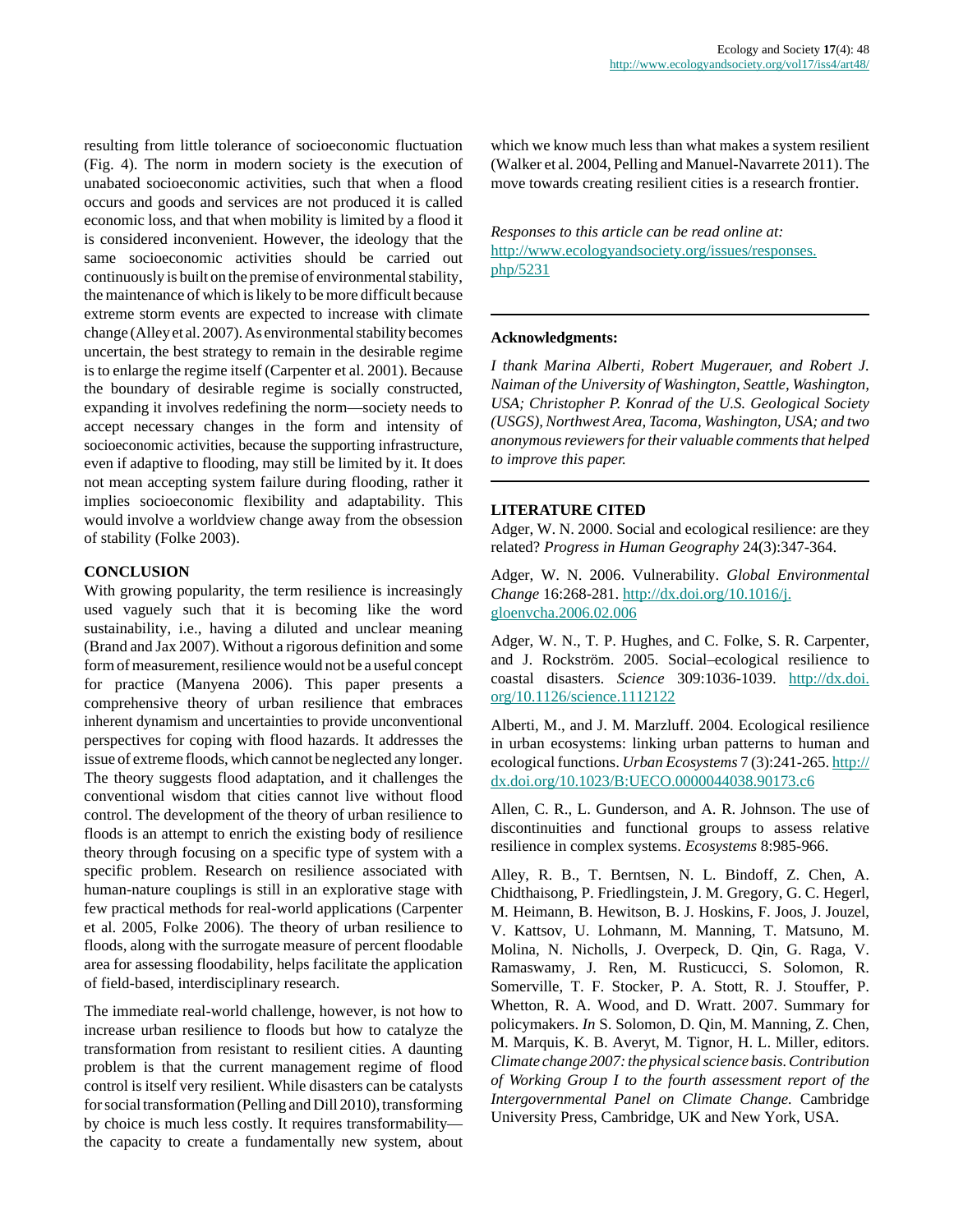Anderies, J. M., B. H. Walker, and A. P. Kinzig. 2006. Fifteen weddings and a funeral: case studies and resilience-based management. *Ecology and Society* 11(1):21. [online] URL: <http://www.ecologyandsociety.org/vol11/iss1/art21/>.

Anderson, M. G., D. R. Walling, and P. Bates, editors. 1996. *Floodplain processes*. John Wiley & Sons, Chichester, UK. <http://dx.doi.org/10.1080/11035890401263279>

Antrobus, D. 2010. The importance of the "not-so-cool" sectors: creative solutions to reconcile environmental and economic sustainability within a floodplain. *Local Environment* 15(4):295-308.<http://dx.doi.org/10.2307/951696>

Associated Programme on Flood Management. 2009. *Integrated flood management concept paper*. World Meteorological Organization, Geneva, Switzerland.

Bennett, E. M., G. S., Cumming, and G. D. Peterson. 2005. A system model approach to determining resilience surrogates for case studies. *Ecosystems* 8:945-957. [http://dx.doi.](http://dx.doi.org/10.1007/s10021-005-0141-3) [org/10.1007/s10021-005-0141-3](http://dx.doi.org/10.1007/s10021-005-0141-3)

Berke, P. R., and T. J. Campanella. 2006. Planning for postdisaster resiliency. *Annals of the American Academy of Political and Social Science* 604:192. [http://dx.doi.](http://dx.doi.org/10.1177/0002716205285533) [org/10.1177/0002716205285533](http://dx.doi.org/10.1177/0002716205285533)

Berkes, F. 2007. Understanding uncertainty and reducing vulnerability: lessons from resilience thinking. *Natural Hazards* 41(2):283-295. <http://dx.doi.org/10.1007/s11069-006-9036-7>

Berkes, F., J. Colding, and C. Folke, editors. 2003. *Navigating social–ecological systems: building resilience for complexity and change*. Cambridge University Press, Cambridge, UK.

Berkes, F., and C. Folke, editors. 1998. *Linking social and ecological systems: management practices and social mechanisms for building resilience*. Cambridge University Press, Cambridge, UK.

Birkland, T. A., R. J. Burby, D. Conrad, H. Cortner, and W. K. Michener. 2003. River ecology and flood hazard mitigation. *Natural Hazards Review* 4(1):46-54. [http://dx.doi.org/10.1061/\(ASCE\)](http://dx.doi.org/10.1061/(ASCE)1527-6988(2003)4:1(46)) [1527-6988\(2003\)4:1\(46\)](http://dx.doi.org/10.1061/(ASCE)1527-6988(2003)4:1(46))

Birkland, T. A., and S. Waterman. 2009. The politics and policy challenges of disaster resilience. Pages 15-38 *in* C. P. Nemeth, E. Hollnagel, and S. Dekker, editors. *Resilience engineering perspectives. Volume 2: preparation and restoration*. Ashgate Publishing Limited, Surrey, UK.

Bosher, L. 2008. Introduction: the need for built-in resilience. Pages 3-19 in L. S. Bosher, editor. *Hazards and the built environment: attaining built-in resilience*. Taylor and Francis, London, UK.

Brand, F. S., and K. Jax. 2007. Focusing the meaning(s) of resilience: resilience as a descriptive concept and a boundary

object. *Ecology and Society* 12(1):23. [online] URL: [http://](http://www.ecologyandsociety.org/vol12/iss1/art23/) [www.ecologyandsociety.org/vol12/iss1/art23/](http://www.ecologyandsociety.org/vol12/iss1/art23/).

Bruneau, M., S. E. Chang, R. T. Eguchi, G. C. Lee, T. D. O'Rourke, A. M. Reinhorn, M. Shinozuka, K. Tierney, W. A. Wallace, and D. von Winterfeldt. 2003. A framework to quantitatively assess and enhance the seismic resilience of communities. *Earthquake Spectra* 19(4):733–752.

Burby, R. J., R. E., Deyle, D. R. Godschalk, and R. B. Olshansky. 2000. Creating hazard resilient communities through land-use planning. *Natural Hazards Review* 1 (2):99-106. [http://dx.doi.org/10.1061/\(ASCE\)1527-6988\(2000\)](http://dx.doi.org/10.1061/(ASCE)1527-6988(2000)1:2(99)) [1:2\(99\)](http://dx.doi.org/10.1061/(ASCE)1527-6988(2000)1:2(99))

Carpenter, S. R., and W. A. Brock. 2008. Adaptive capacity and traps. *Ecology and Society* 13(2):40. [online] URL: [http://](http://www.ecologyandsociety.org/vol13/iss2/art40/) [www.ecologyandsociety.org/vol13/iss2/art40/](http://www.ecologyandsociety.org/vol13/iss2/art40/).

Carpenter, S. R., B. Walker, J. M. Anderies, and N. Abel. 2001. From metaphor to measurement: resilience of what to what? *Ecosystems* 4 (8):765-781.

Carpenter, S. R., F. Westley, and M. Turner. 2005. Surrogates for resilience of social–ecological systems. *Ecosystems* 8:941-944.<http://dx.doi.org/10.1007/s10021-005-0170-y>

Castonguay, S. 2007. The production of flood as natural catastrophe: extreme events and the construction of vulnerability in the drainage basin of the St. Francis River (Quebec), mid-nineteenth to mid-twentieth century. *Environmental History* 12:820-844. [http://dx.doi.org/10.1093/](http://dx.doi.org/10.1093/envhis/12.4.820) [envhis/12.4.820](http://dx.doi.org/10.1093/envhis/12.4.820)

Colten, C. E., and A. R. Sumpter. 2009. Social memory and resilience in New Orleans. *Natural Hazards* 48(3):355-364. <http://dx.doi.org/10.1007/s11069-008-9267-x>

Correia, F. N., M. Fordham, D. G. Saraiva, and F. Bernado. 1998. Flood hazard assessment and management: interface with the public*. Water Resources Management* 12(3):209– 227.

Costanza, R., R. d'Arge, R. de Groot, S. Farber, M. Grasso, B. Hannon, K. Limburg, S. Naeem, R. V. O'Neill, J. Paruelo, R. G. Raskin, P. Sutton, and M. van den Belt. 1997. The value of the world's ecosystem services and natural capital. *Nature* 387:253-260.<http://dx.doi.org/10.1038/387253a0>

Criss, R. E., and E. L. Shock. 2001. Flood enhancement through flood control. *Geology* 29(10):875-873. [http://dx.doi.](http://dx.doi.org/10.1130/0091-7613(2001)029<0875:FETFC>2.0.CO;2) [org/10.1130/0091-7613\(2001\)029<0875:FETFC>2.0.CO;2](http://dx.doi.org/10.1130/0091-7613(2001)029<0875:FETFC>2.0.CO;2)

Cumming, G. S., G. Barnes, S. Perz, M. Schmink, K. E. Sieving, J. Southworth, M. Binford, R. D. Holt, C. Stickler, and T. van Holt. 2005. An exploratory framework for the empirical measurement of resilience. *Ecosystems* 8:975-987. <http://dx.doi.org/10.1007/s10021-005-0129-z>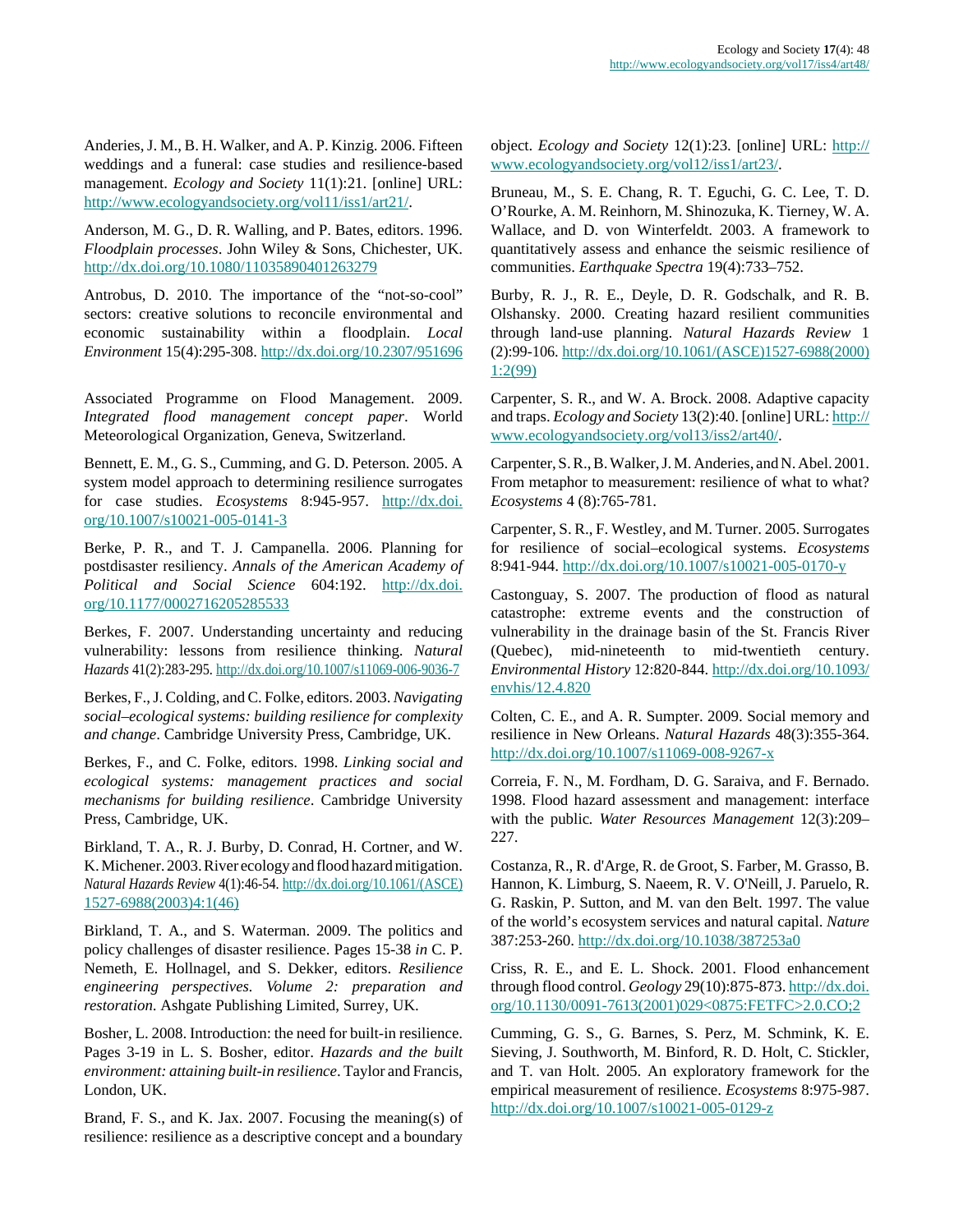Cumming, G. S., D. H. M. Cumming, and C. L. Redman. 2006. Scale mismatches in social–ecological systems: causes, consequences, and solutions. *Ecology and Society* 11(1):14. [online] URL: [http://www.ecologyandsociety.org/vol11/iss1/](http://www.ecologyandsociety.org/vol11/iss1/art14/) [art14/](http://www.ecologyandsociety.org/vol11/iss1/art14/).

Cuny, F. C. 1991. Living with floods: alternatives for riverine flood mitigation. *Land Use Policy* 8(4):331-342.

Davidson-Hunt, I., and F. Berkes. 2003. Nature and society through the lens of resilience: toward a human-in-ecosystem perspective. Pages 53-82 *in* F. Berkes, J. Colding, and C. Folke. *Navigating social–ecological systems: building resilience for complexity and change*. Cambridge University Press, Cambridge, UK. [http://dx.doi.org/10.1017/](http://dx.doi.org/10.1017/CBO9780511541957.006) [CBO9780511541957.006](http://dx.doi.org/10.1017/CBO9780511541957.006)

De Bruijn, K. M. 2004. Resilience indicators for flood risk management systems of lowland rivers. *International Journal of River Basin Management* 2(3):199-210. [http://dx.doi.](http://dx.doi.org/10.1080/15715124.2004.9635232) [org/10.1080/15715124.2004.9635232](http://dx.doi.org/10.1080/15715124.2004.9635232)

Douglas, I., M. Kobold, N. Lawson, E. Pasche, and I. White. 2007. Characterisation of urban streams and urban flooding. Pages 29-58 *in* R. Ashley, S. Garvin, E. Pasche, A. Vassilopoulos, and C. Zevenbergen, editors. *Advances in urban flood management.* Taylor & Francis, New York, New York, USA. <http://dx.doi.org/10.1201/9780203945988.ch3>

Etkin, D. 1999. Risk transference and related trends: driving forces towards more mega-disasters. *Environmental Hazards* 1:69-75.<http://dx.doi.org/10.3763/ehaz.1999.0109>

Fiering, M. B. 1982. Alternative indices of resilience. *Water Resources Research* 18(1):33-39. [http://dx.doi.org/10.1029/](http://dx.doi.org/10.1029/WR018i001p00033) [WR018i001p00033](http://dx.doi.org/10.1029/WR018i001p00033)

Folke, C. 2003. Freshwater for resilience: a shift in thinking. *Philosophical Transactions of the Royal Society of London: Series B Biological Sciences* 358(1440):2027-2036. [http://dx.](http://dx.doi.org/10.1098/rstb.2003.1385) [doi.org/10.1098/rstb.2003.1385](http://dx.doi.org/10.1098/rstb.2003.1385)

Folke, C. 2006. Resilience: the emergence of a perspective for social–ecological systems analyses*. Global Environmental Change* 16:253-267. [http://dx.doi.org/10.1016/j.](http://dx.doi.org/10.1016/j.gloenvcha.2006.04.002) [gloenvcha.2006.04.002](http://dx.doi.org/10.1016/j.gloenvcha.2006.04.002)

Folke, C., S. Carpenter, T. Elmqvist, L. Gunderson, C. S. Holling, and B. Walker. 2002. Resilience and sustainable development: building adaptive capacity in a world of transformations. *Ambio* 31(5):437-440.

Groffman, P. M., D. J. Bain, L. E. Band, K. T. Belt, G. S. Brush, J. M. Grove, R. V. Pouyat, I. C. Yesilonis, and W. C. Zipperer. 2003. Down by the riverside: urban riparian ecology. *Frontiers in Ecology and the Environmen*t 1(6):315-321.

Godschalk, D. R. 2003. Urban hazard mitigation: creating resilient cities. *Natural Hazards Review* 4(3):136-143. [http://](http://dx.doi.org/10.1061/(ASCE)1527-6988(2003)4:3(136)) [dx.doi.org/10.1061/\(ASCE\)1527-6988\(2003\)4:3\(136\)](http://dx.doi.org/10.1061/(ASCE)1527-6988(2003)4:3(136))

Guikema, S. D. 2009. Infrastructure design issues in disasterprone-regions. *Science* 323:1302-1303. [http://dx.doi.org/10.1126/](http://dx.doi.org/10.1126/science.1169057) [science.1169057](http://dx.doi.org/10.1126/science.1169057)

Gunderson, L. H. 2000. Ecological resilience—in theory and application. *Annual Review of Ecology and Systematics* 31:425-439.<http://dx.doi.org/10.1146/annurev.ecolsys.31.1.425>

Gunderson, L. H. 2010. Ecological and human community resilience in response to natural disasters. *Ecology and Society* 15(2):18. [online] URL: [http://www.ecologyandsociety.org/](http://www.ecologyandsociety.org/vol15/iss2/art18/) [vol15/iss2/art18/](http://www.ecologyandsociety.org/vol15/iss2/art18/).

Gunderson, L. H., and C. S. Holling, editors. 2002. *Panarchy: understanding transformations in human and natural systems*. Island Press, Washington D.C., USA.

Hashimoto, T., J. R. Stedinger, and D. P. Loucks. 1982. Reliability, resiliency, and vulnerability criteria for water resource system performance evaluation. *Water Resources Research* 18(1):14-20. <http://dx.doi.org/10.1029/WR018i001p00014>

Heylighen, F. 2001. The science of self-organization and adaptivity. L.D. Kiel, editor. *Knowledge management, organizational intelligence and learning, and complexity.* The Encyclopedia of Life Support Systems. Eolss Publishers, Oxford, UK.

Holling, C. S. 1973. Resilience and stability of ecological systems. *Annual Review of Ecology and Systematics* 4:1-23. <http://dx.doi.org/10.1146/annurev.es.04.110173.000245>

Holling, C. S. 1986. The resilience of terrestrial ecosystems: local surprise and global change. Pages 292-317 *in* W. C. Clark and R. E. Munn, editors. *Sustainable development of the biosphere*. Cambridge University Press, Cambridge, UK.

Holling, C. S. 1996. Engineering resilience versus ecological resilience. Pages 31-43 *in* P. C. Schulze, editor. *Engineering within ecological constraints*. National Academy Press, Washington D.C., USA.

Holling, C. S., L. H. Gunderson, and G. D. Peterson. 2002. Sustainability and panarchies. Pages 63-102 in L. H. Gunderson and C. S. Holling, editors. *Panarchy: understanding transformations in human and natural systems*. Island Press, Washington D.C., USA.

Holling C. S., and G. K. Meffe. 1996. Command and control and the pathology of natural resource management. Conservation Biology 10 (2):328-37. [http://dx.doi.org/10.1046/](http://dx.doi.org/10.1046/j.1523-1739.1996.10020328.x) [j.1523-1739.1996.10020328.x](http://dx.doi.org/10.1046/j.1523-1739.1996.10020328.x)

Hollnagel, E., C. P. Memeth, and S. Dekker, editors. 2008. *Resilience engineering perspectives. volume 1: remaining sensitive to the possibility of failure*. Ashgate, Burlington, Vermont, USA.

Howe, C., and C. Mitchell, editors. 2012. *Water Sensitive Cities*. IWA Publishing, London, UK.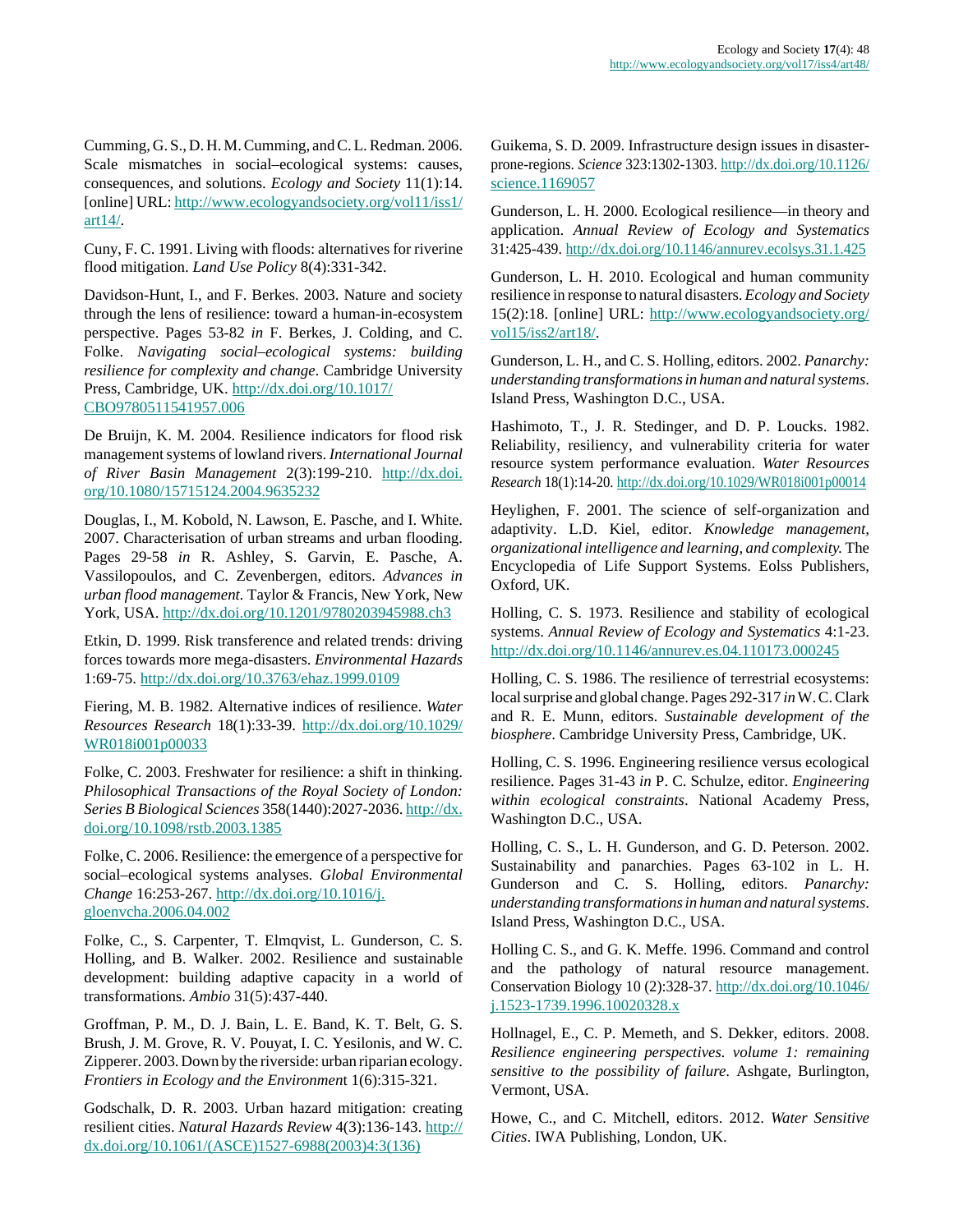Jacobs, J. C. J. 2012. The Rotterdam approach: connecting water with opportunities. Pages 251-263 in C. Howe and C. Mitchell, editors. *Water Sensitive Cities*. IWA Publishing, London, UK.

Junk, W. J., P. B. Bayley, and R. E. Sparks. 1989. The flood pulse concept in river–floodplain systems. *Special Publication of the Canadian Journal of Fisheries and Aquatic Sciences* 106:110-127.

Keddy, P. A. 2000. *Wetland ecology: principles and conservation*. Cambridge University Press, Cambridge, UK.

Klein, R. J. T., R. J. Nicholls, and F. Thomalla. 2003. Resilience to natural hazards: how useful is this concept? *Environmental Hazards* 5:35-45.

Klein, R. J. T., M. J. Smit, H. Goosen, and C. H. Hulsbergen. 1998. Resilience and vulnerability: coastal dynamics or Dutch dikes? *The Geographical Journal* 164 (3):259–268.

Laituri, M. J. 2000. Cultural perspectives of flooding. Pages 451-468 in E. E. Wohl, editor. *Inland flood hazards: human, riparian, and aquatic communities*. Cambridge University Press, Cambridge, UK. [http://dx.doi.org/10.1017/](http://dx.doi.org/10.1017/CBO9780511529412.018) [CBO9780511529412.018](http://dx.doi.org/10.1017/CBO9780511529412.018)

Leopold, L. B. 1977. A reverence for rivers. *Geology* 5:429-430. [http://dx.doi.org/10.1130/0091-7613\(1977\)5<429:](http://dx.doi.org/10.1130/0091-7613(1977)5<429:ARFR>2.0.CO;2) [ARFR>2.0.CO;2](http://dx.doi.org/10.1130/0091-7613(1977)5<429:ARFR>2.0.CO;2)

Leopold, L. B. 1994. Flood hydrology and the floodplain. *Water Resources Update* 95:11-15.

Liu, J., T. Dietz, S. R. Carpenter, M. Alberti, C. Folke, E. Moran, A. N. Pell, P. Deadman, T. Kratz, J. Lubchenco, E. Ostrom, Z. Ouyang, W. Provencher, C. L. Redman, S. H. Schneider, and W. W. Taylor. 2007. Complexity of coupled human and natural systems. *Science* 317:1513-1516. [http://dx.](http://dx.doi.org/10.1126/science.1144004) [doi.org/10.1126/science.1144004](http://dx.doi.org/10.1126/science.1144004)

López-Marrero, T., and P. Tschakert. 2011. From theory to practice: building more resilient communities in flood-prone areas. *Environment & Urbanization* 23(1):229-249. [http://dx.](http://dx.doi.org/10.1177/0956247810396055) [doi.org/10.1177/0956247810396055](http://dx.doi.org/10.1177/0956247810396055)

Low, B., E. Ostrom, C. Simon, and J. Wilson. 2003. Redundancy and diversity: do they influence optimal management? Pages 83-114 *in* F. Berkes, J. Colding, and C. Folke. *Navigating social–ecological systems: building resilience for complexity and change*. Cambridge University Press, Cambridge, UK.

Manyena, S. B. 2006. The concept of resilience revisited. *Disasters* 30(4):433-450. [http://dx.doi.org/10.1111/](http://dx.doi.org/10.1111/j.0361-3666.2006.00331.x) [j.0361-3666.2006.00331.x](http://dx.doi.org/10.1111/j.0361-3666.2006.00331.x)

Mileti, D. S. 1999. Disasters by design: a reassessment of natural hazards in the United States. Joseph Henry Press, Washington D.C., USA.

Milly, P. C. D., J. Betancourt, M. Falkenmark, R. M. Hirsch, Z. W. Kundzewicz, D. P. Lettenmaier, and R. J. Stouffer. 2008. Stationarity is dead: whither water management? *Science* 319:573-574.

Moss, T., and J. Monstadt, editors. 2008. *Restoring floodplains in Europe: policy contexts and project experiences*. IWA Publishing, London, UK.

Nienhuis, P. H., and R. S. E. W. Leuven. 2001. River restoration and flood protection: controversy or synergism? *Hydrobiologia* 444:85-89.

Opperman, J. J., G. E. Galloway, J. Fargione, J. F. Mount, B. D. Richter, and S. Secchi. 2009. Sustainable floodplains through large-scale reconnection to rivers. *Science* 326:1487-1488.<http://dx.doi.org/10.1126/science.1178256>

Pahl-Wostl, C. 2002. Towards sustainability in the water sector—the importance of human actors and processes of social learning. *Aquatic Sciences* 64:394-411. [http://dx.doi.](http://dx.doi.org/10.1007/PL00012594) [org/10.1007/PL00012594](http://dx.doi.org/10.1007/PL00012594)

Paul, M. J., and J. L. Meyer. 2001. Streams in the urban landscape. *Annual Review of Ecology & Systematics* 32:333-365.

Pelling, M. 2003. *Vulnerability of Cities: Natural Disasters and Social Resilience*. Earthscan Publications, London, UK.

Pelling, M., and C. Dill. 2010. Disaster politics: tipping points for change in the adaptation of sociopolitical regimes. *Progress in Human Geography* 34:21-37. [http://dx.doi.](http://dx.doi.org/10.1177/0309132509105004) [org/10.1177/0309132509105004](http://dx.doi.org/10.1177/0309132509105004)

Pelling, M., and D. Manuel-Navarrete. 2011. From resilience to transformation: the adaptive cycle in two Mexican urban centers. *Ecology and Society* 16(2):11. [online] URL: [http://](http://www.ecologyandsociety.org/vol16/iss2/art11/) [www.ecologyandsociety.org/vol16/iss2/art11/](http://www.ecologyandsociety.org/vol16/iss2/art11/).

Peterson G., C. R. Allen, and C. S. Holling. 1998. Ecological resilience, biodiversity, and scale. *Ecosystems* 1:6-18. [http://](http://dx.doi.org/10.1007/s100219900002) [dx.doi.org/10.1007/s100219900002](http://dx.doi.org/10.1007/s100219900002)

Poff, N. L., J. D. Allan, M. B. Bain, J. R. Karr, K. L. Prestegaard, B. D. Richter, R. E. Sparks, and J. C. Stromberg. 1997. The nature flow regime: a paradigm for river conservation and restoration. *BioScience* 47 (11):769-784.

Richards, K., and F. Hughes. 2008. Floodplains in Europe: the case for restoration. Pages 16-43 *in* T. Moss, and J. Monstadt, editors. *Restoring floodplains in Europe: policy contexts and project experiences*. IWA publishing, London, UK.

Roberge, M. 2002. Human modification of the geomorphically unstable Salt River in metropolitan Phoenix. *The Professional Geographer* 54(2):175-189. [http://dx.doi.org/10.1111/0033--](http://dx.doi.org/10.1111/0033-0124.00324) [0124.00324](http://dx.doi.org/10.1111/0033-0124.00324)